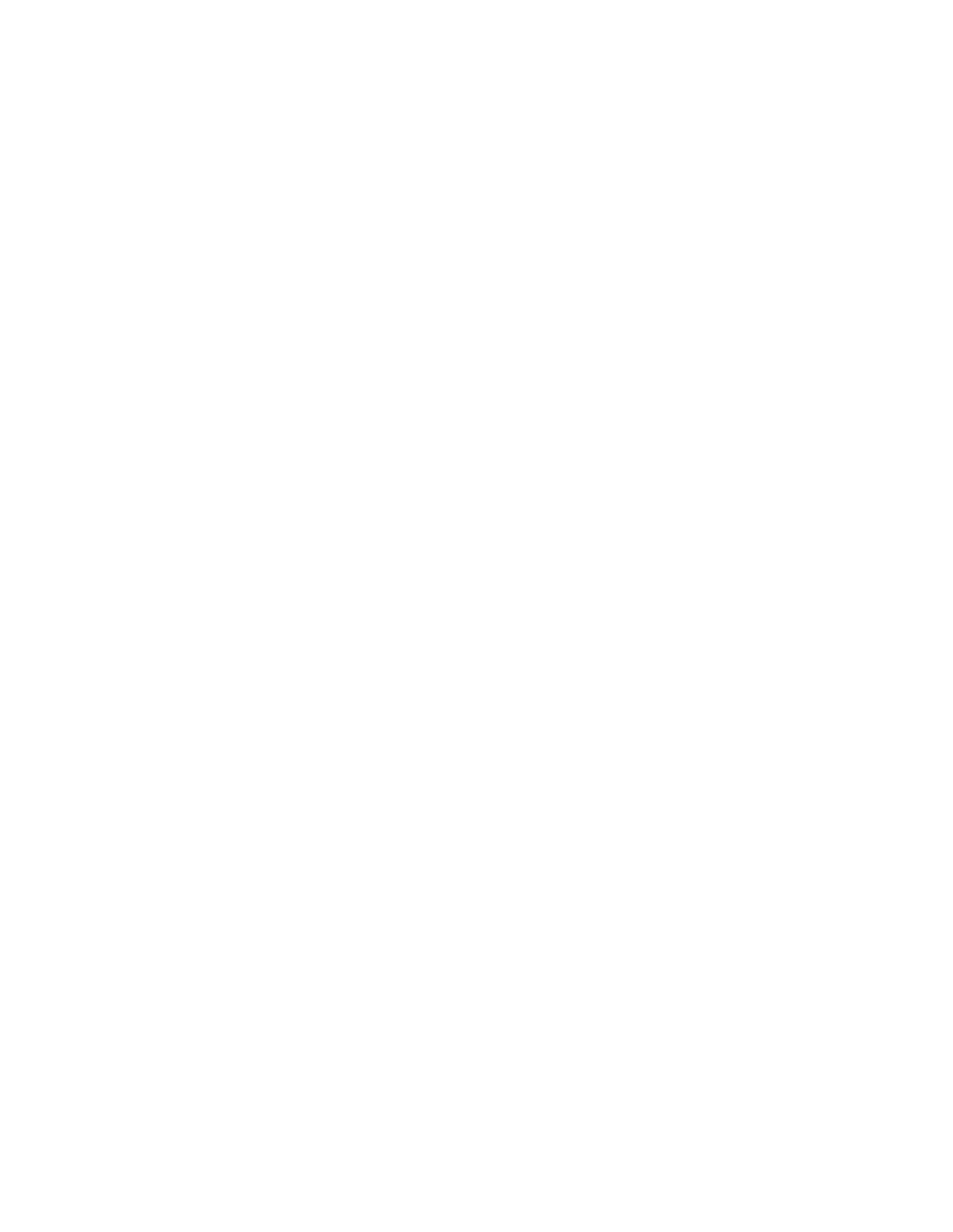|                                                                                                                                                                                                                                                                                                                                                                                                                                     |         |                 | $\Box$                                                         |      |  |
|-------------------------------------------------------------------------------------------------------------------------------------------------------------------------------------------------------------------------------------------------------------------------------------------------------------------------------------------------------------------------------------------------------------------------------------|---------|-----------------|----------------------------------------------------------------|------|--|
|                                                                                                                                                                                                                                                                                                                                                                                                                                     | a, Pana | <b>CONTENTS</b> |                                                                |      |  |
| $\frac{1}{2}$<br>Introduction                                                                                                                                                                                                                                                                                                                                                                                                       |         |                 |                                                                |      |  |
| <b>Objectives</b>                                                                                                                                                                                                                                                                                                                                                                                                                   |         |                 |                                                                |      |  |
| Intent                                                                                                                                                                                                                                                                                                                                                                                                                              |         |                 | u P                                                            | www. |  |
| Guidelines $\therefore$ $\left[\begin{array}{c c c c c} \hline \cdots & \cdots & \cdots \end{array}\right]$ $\cdots$ $\left[\begin{array}{c c c c} \hline \cdots & \cdots & \cdots \end{array}\right]$ $\left[\begin{array}{c c c c} \hline \cdots & \cdots & \cdots \end{array}\right]$ $\left[\begin{array}{c c c c} \hline \cdots & \cdots & \cdots \end{array}\right]$<br><b>PROCEDURES FOR DESIGN REVIEW REGISTER REGISTER</b> |         |                 | $\Box$<br>$\overline{\phantom{a}}$<br>$\overline{\phantom{a}}$ |      |  |
| Participants  The contract of the second of the second second the second second second second second second second second second second second second second second second second second second second second second second                                                                                                                                                                                                         |         |                 | Б'n                                                            |      |  |
| Review Process Described $\ldots$ $\ldots$ $\ldots$ $\ldots$ $\ldots$ $\ldots$ $\ldots$ $\ldots$ $\ldots$ $\ldots$ $\ldots$                                                                                                                                                                                                                                                                                                         |         |                 |                                                                |      |  |
| Review Schedule and Submission Requirements<br>Pre-Design Conference $  \mathcal{Z}_{\cdot} \dots   \mathcal{Z}_{\cdot} \dots    \dots   _{\mathcal{Z}_{\cdot}}$<br>Schematic (Concept) Design<br>Design Development<br>Design Development                                                                                                                                                                                          |         |                 |                                                                |      |  |
| Appeal Options $\begin{bmatrix} 1 & 1 & 1 \\ 1 & 1 & 1 \\ 1 & 1 & 1 \end{bmatrix}$<br>Under Option $II$<br>Planning Board Appeal Process $\begin{bmatrix} \cdot & \cdot & \cdot & \cdot & \cdot \\ \cdot & \cdot & \cdot & \cdot & \cdot \\ \cdot & \cdot & \cdot & \cdot & \cdot \\ \cdot & \cdot & \cdot & \cdot & \cdot \end{bmatrix}$                                                                                           |         |                 |                                                                |      |  |
| <b>DESIGN REVIEW STANDARDS AND GUIDELINES </b><br><b>Site</b><br>Access                                                                                                                                                                                                                                                                                                                                                             |         |                 | $\circ$                                                        |      |  |
| Fences 59-220.7(1)i<br>Handicap Ramps 59-220.7(1)g $\sqrt{3}$ .                                                                                                                                                                                                                                                                                                                                                                     |         |                 |                                                                |      |  |
|                                                                                                                                                                                                                                                                                                                                                                                                                                     |         |                 |                                                                |      |  |

i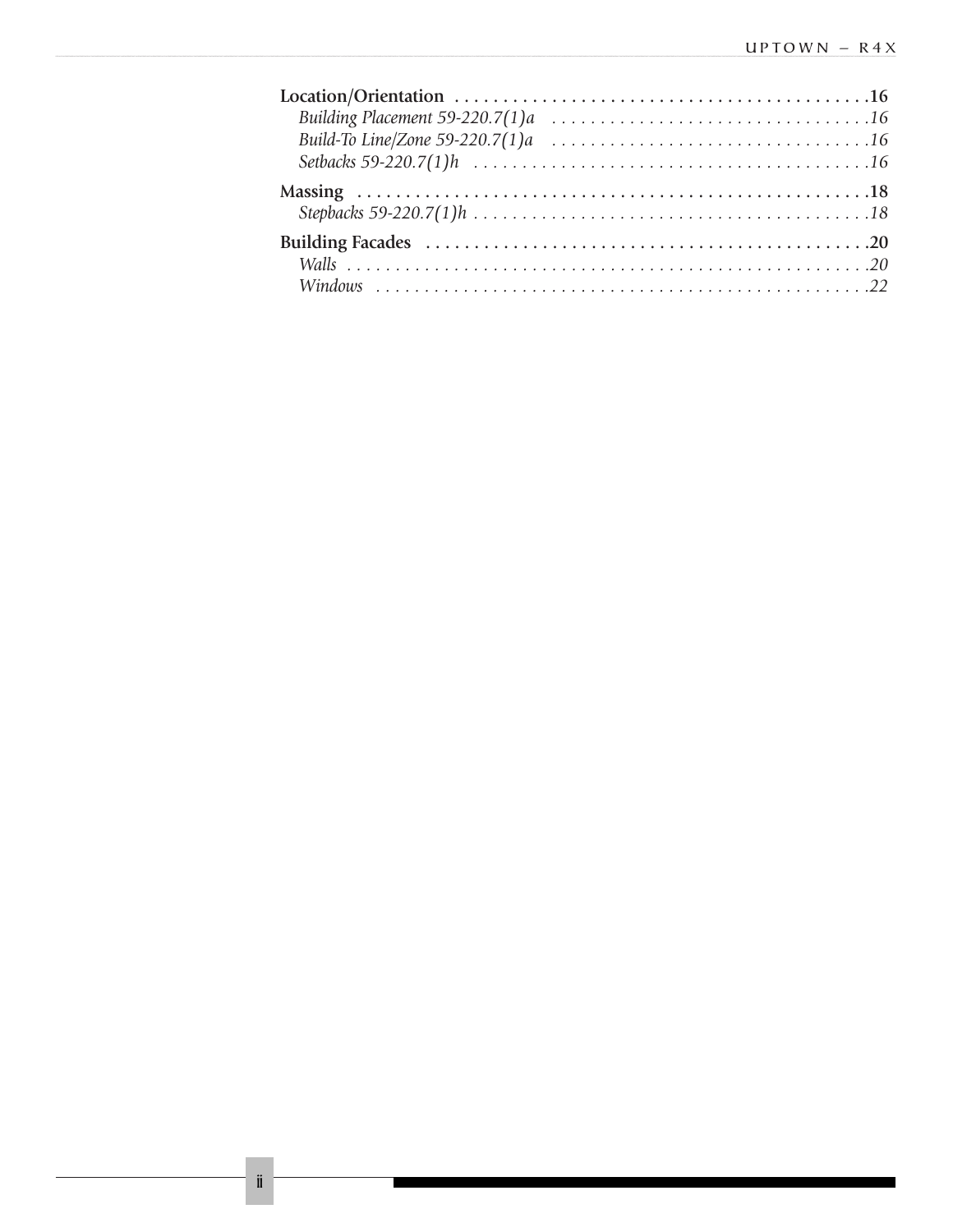### INTRODUCTION

1

This document is drafted pursuant to Section 59-220.7 of the Revised Municipal Code of the City and County of Denver.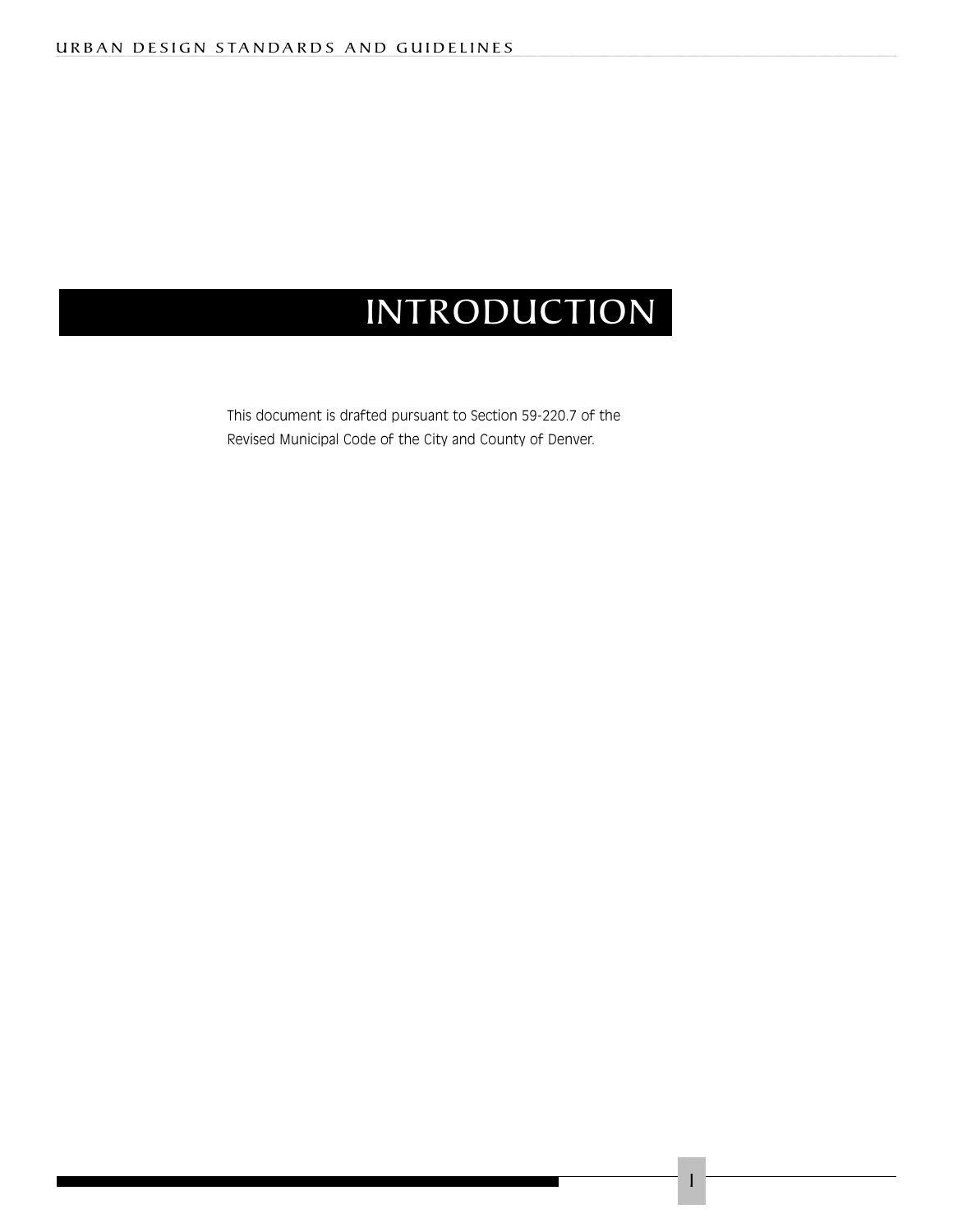

#### Objectives

The design standards and guidelines contained herein address the quality of the urban environment, recognizing that it is ultimately formed by countless individual, private creative decisions. It is the intent of this document to inform those decisions so that they contribute to the following development objectives:

- 1. The redevelopment of the Uptown area into a vibrant neighborhood that builds upon its proximity to downtown by providing residents a variety of living, employment, service and entertainment opportunities characteristic of successful urban places;
- 2. The creation of a quality, pedestrianoriented urban environment that emphasizes architectural and urban design principles of accessibility, human scale, proportion, texture, visual interest and safety; and,
- 3. The introduction of new buildings that are well integrated into the existing fabric of the Uptown neighborhood.

#### **Organization**

There are two sections to this document: Procedures for Design Review and Design Standards and Guidelines. The review procedures are intended to be clear and precise, yet flexible enough to allow for a choice of review sequences that satisfy project-development schedules and design intentions. The applicant or designer using this document should be familiar with the procedures for design review before referring to the Standards and Guidelines. Project design intentions and schedules should be considered prior to selecting a design review option.

#### Description of Terms

Design review is mandatory for all projects in Zone Districts for which Design Standards have been adopted. Two primary review options exist in the R-4-X zone district: Option I (Design Standards Compliance) and Option II (Design Guidelines Review). The goals, objectives and requirements of design review are listed under three headings for each review issue: Intent, Standards and Guidelines; descriptions for each are as follows:

#### ■ **Intent**

Intent statements are provided to define the goals which the standards and guidelines have been created to achieve. In circumstances where the appropriateness or applicability of a standard or guide- line is in question or under negotiation the intent statement will serve to provide additional direction.

#### ■ **Standards**

Design standards are objective criteria that provide specific direction based on the stated intent. Standards are used to denote issues that are considered critical to achieving the stated intent. Standards use the term "shall" to indicate that compliance is required unless it can be demonstrated that an acceptable alternative meets one or more of the following conditions:

- ◗ the alternative better achieves the stated intent;
- ◗ the intent which the standard was created to address will not be achieved by application of the standard in this particular circumstance;
- ◗ the application of other standards or guidelines to achieve stated intents will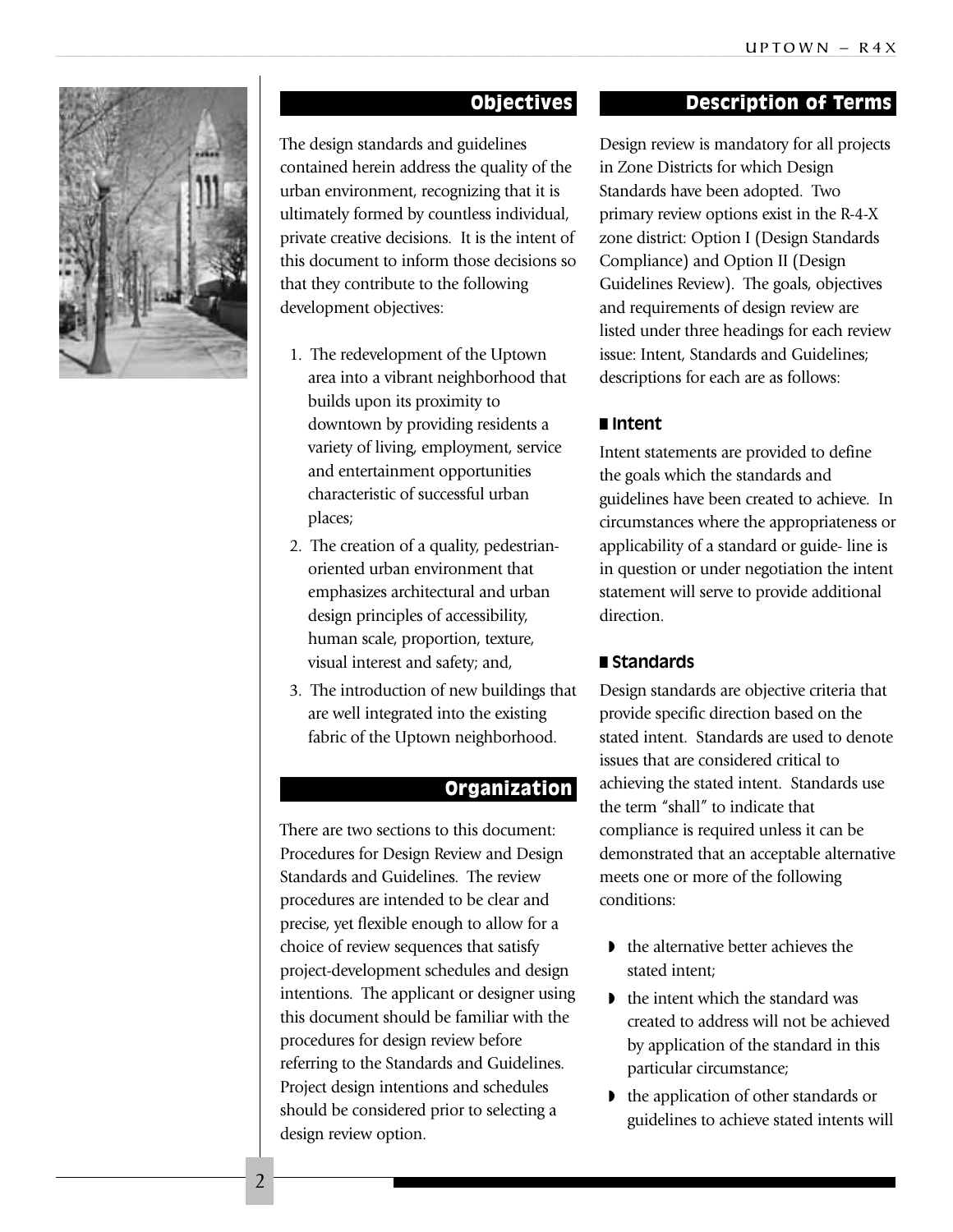

**Uptown – R4X boundaries**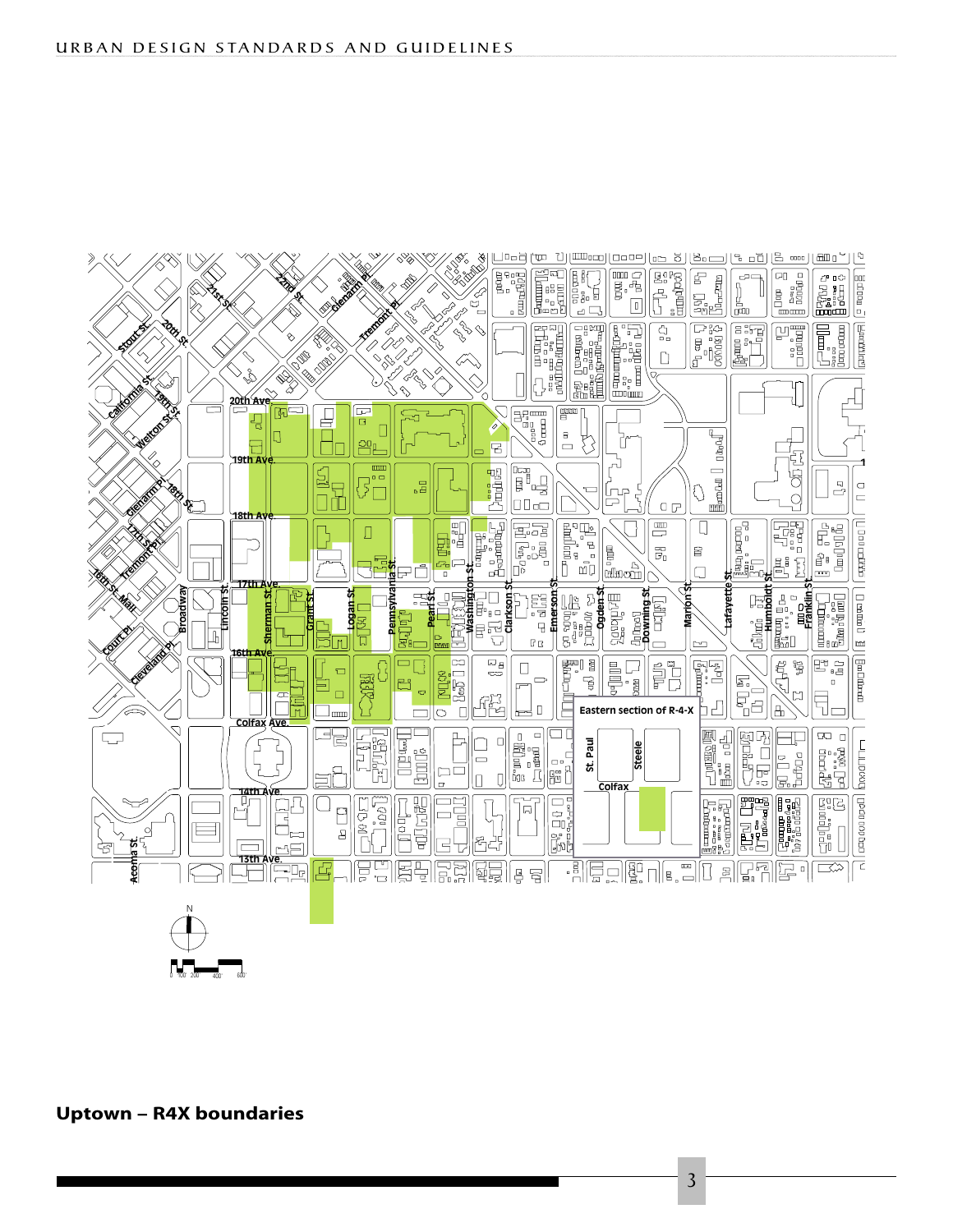

be improved by not applying this standard; or

◗ unique site factors make the standard impractical or cost prohibitive.

#### ■ **Guidelines**

Design guidelines provide further design considerations to promote the goals defined by the intent statements. Guidelines use the term "should" to denote they are considered relevant to achieving the stated intent, and will be pertinent to the review process but will not be required for approval. Guidelines will, however, be strongly considered when there is a request to waive a related standard.

Design Standards and Guidelines are authorized by the Zoning Ordinance of the City and County of Denver and are to be used in conjunction with that ordinance under which they apply. The Standards address Sec. 59-220.7(1) of the City Zoning Ordinance. The Guidelines address Sec. 59-220.7(2) of the City Zoning Ordinance.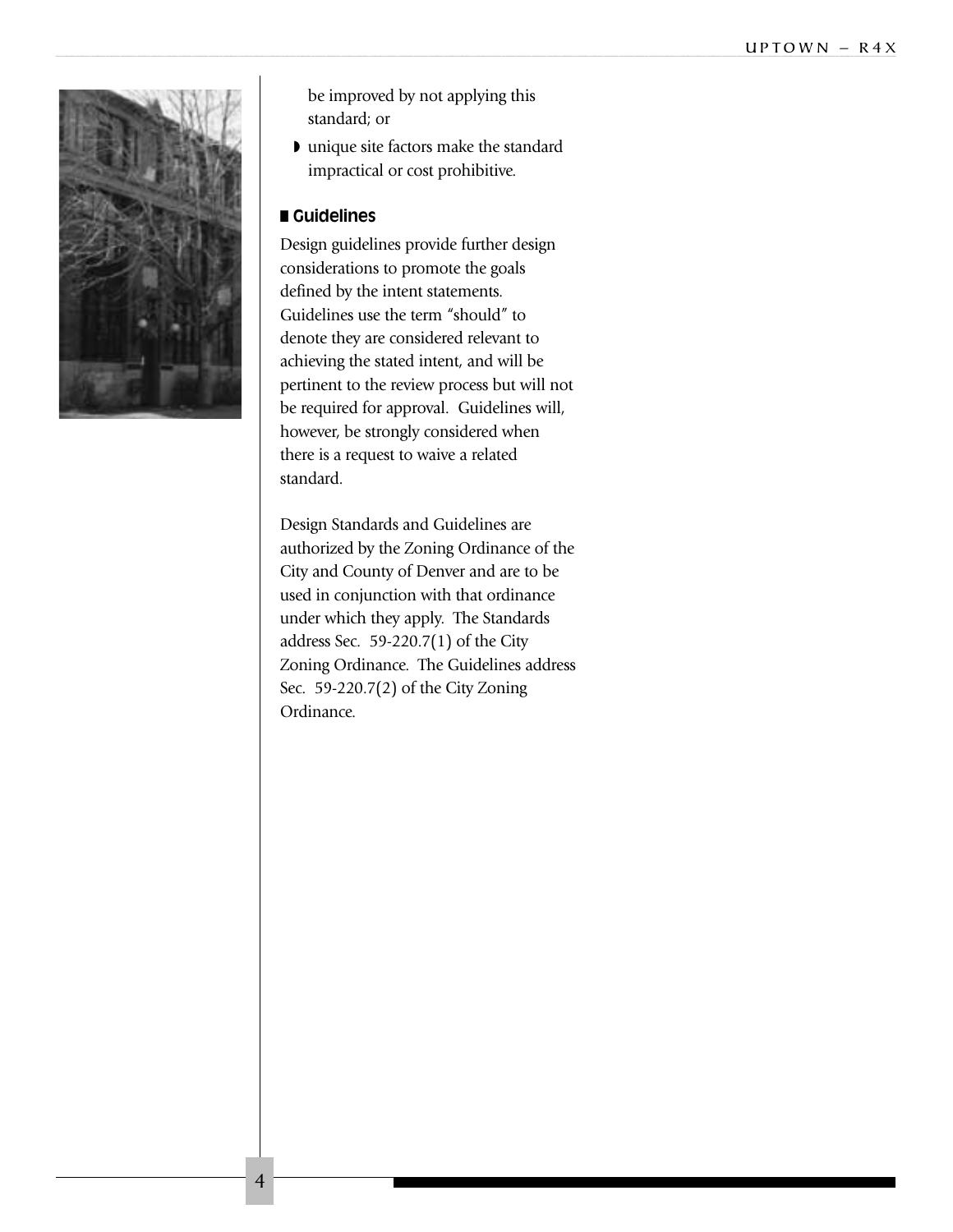## PROCEDURES FOR

## DESIGN REVIEW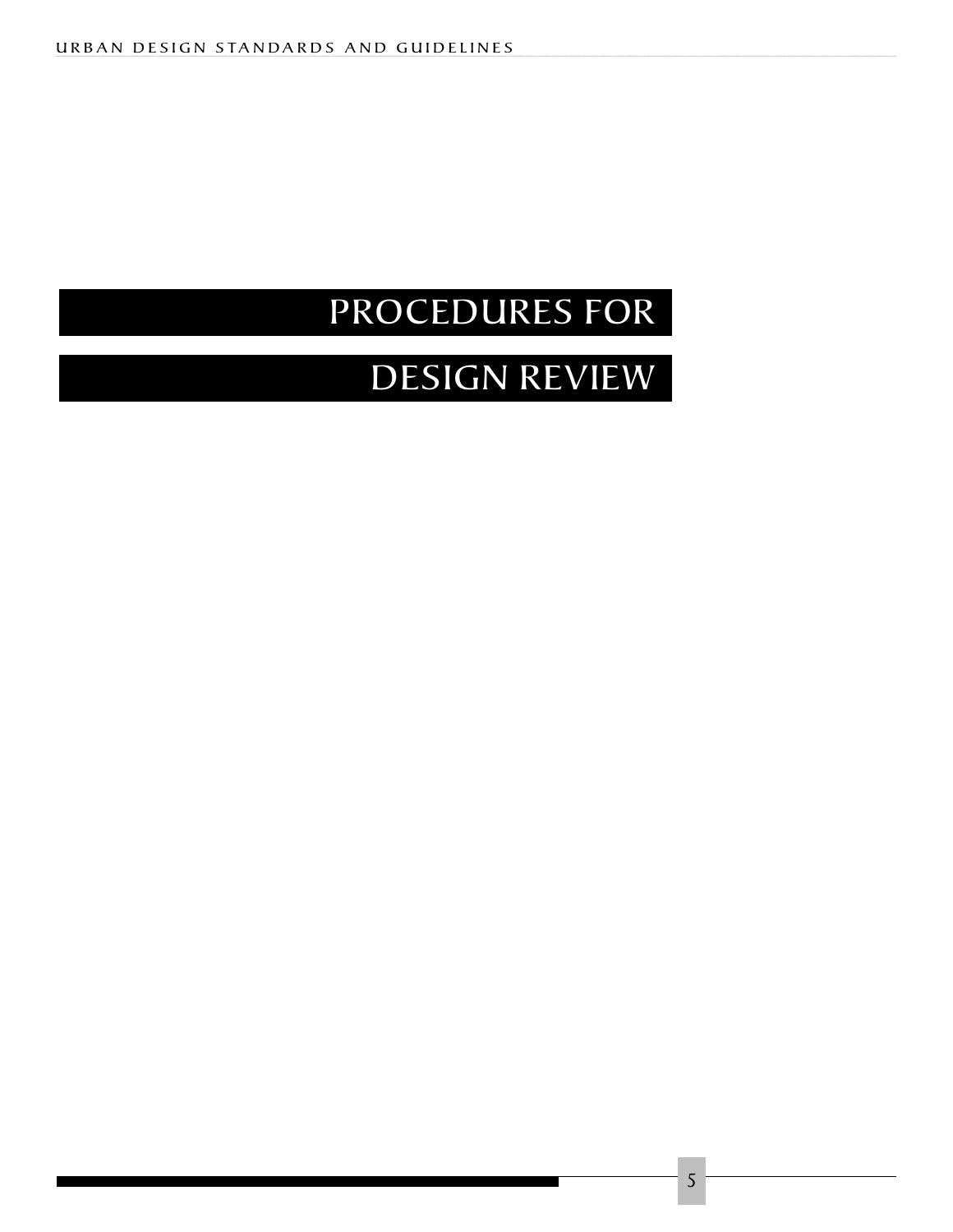

### Participants

Design review will be conducted by the Urban Design section of the Planning Office under the direction of the Director of Planning and Development or his/her designee. Participants from the development team shall include a representative of the applicant (owner, developer, etc.), the architect and any other development team members as appropriate.

#### Review Process

The design review process provides two levels of project review, 1) *Design Standards Compliance*, and 2) *Design Guidelines Review*, to the development team. The function of Standards and Guidelines is as outlined in the *Description of Terms*. Applicants are encouraged to select the option that best suits the specific requirements of their project. To provide maximum flexibility in the development process, applicants may elect to track different components and/or different phases of a single project to either option, or both review options simultaneously. To facilitate the review process, the applicant must have a thorough understanding of each review option at the outset of project planning. The development team should make the Planning Director or designated review staff aware of the preferred design review option for its project schedule at the earliest possible date to facilitate expeditious review. The review option selected may be changed at any time upon written request by the applicant as project development warrants.

As required by ordinance, design review under either option must be completed

within a period of 30 days of receipt of notification by the Planning Office.

#### ■ **Review Process Described**

**1. Design Standards Compliance (Option I):**

Review of any design issue that is demonstrated to be in compliance with a design standard will be deemed to have satisfied design review requirements related to that issue. While consideration of related design guidelines is encouraged, compliance is not required under this option.

#### **2. Design Guidelines Review (Option II):**

Design standards may be waived for cause as outlined under the definition of *Standards*. Guidelines as well as intent will be taken into consideration when waiving a standard. Development proposals which do not meet applicable design standards or otherwise satisfy the stated design intent will not be approved. Community notification requirements shall apply for all design issues considered under Design Guidelines Review.

#### **3. Notification Requirement (Option II):**

In instances where the developer of a particular property subject to design review requests that: 1) the entire project be reviewed by the Planning Office under Option II (as provided for in Sec. 59-220.7(2), Optional lower floor design review), or 2) any portion of a project be reviewed by the Planning Office under Option II, the following shall apply: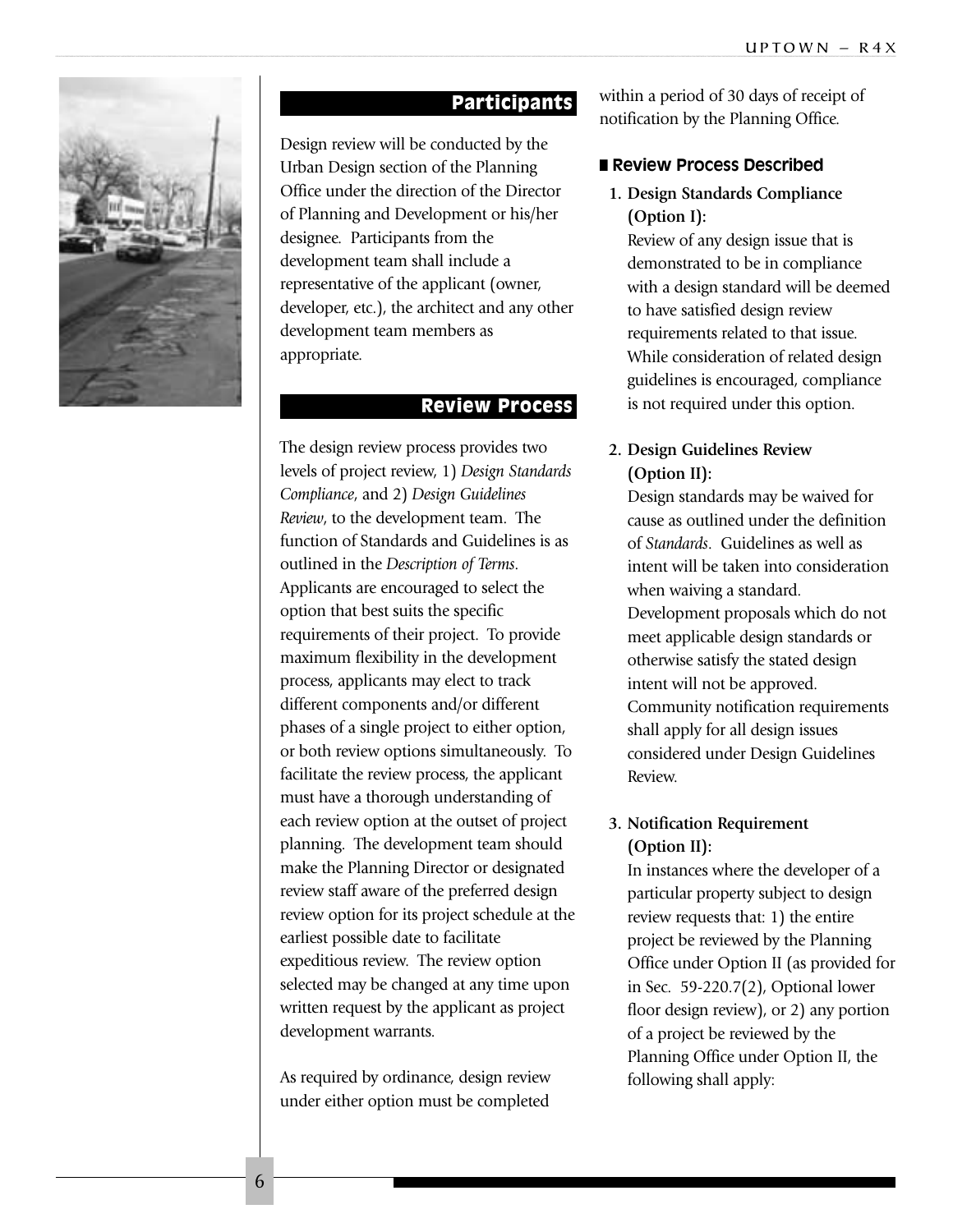

#### **Design Review Process for Uptown – R4X**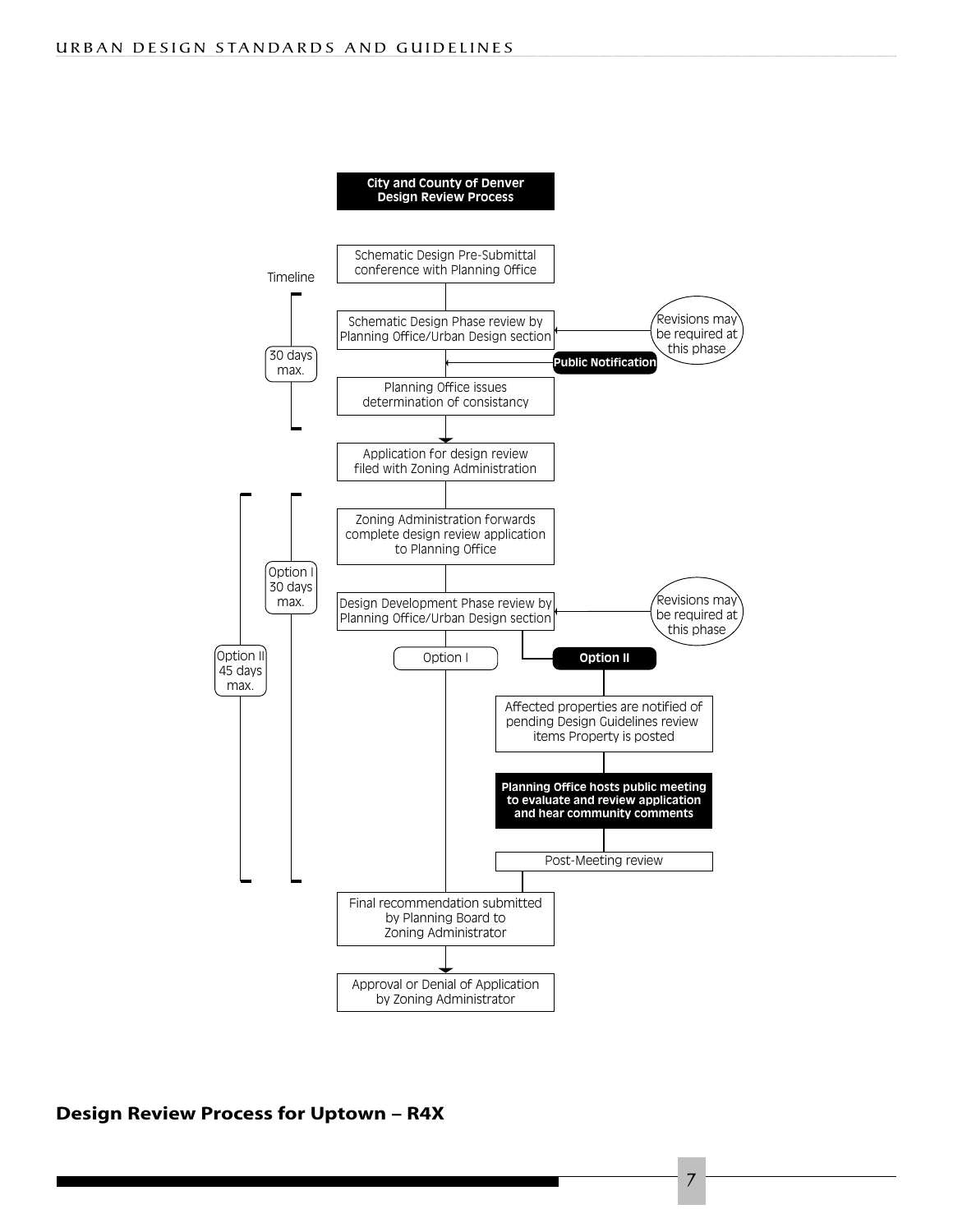

- a. Written notification of the Request for Option II Review will be forwarded to Registered Neighborhood Organization(s) within a radius of 200 feet from the site for review and comment. This notification will consist of a copy of the request by the Applicant to the Planning Office which will identify the project and the affected Standards and Guidelines, and a finding by the Planning Office design review staff on the specific issues. The notification will request that any neighborhood concerns regarding the request and staff finding be returned to the Planning Office in the form of a written comment within a period of 15 days; and,
- b. Applicant shall supply information regarding issues for review in the form of written description and drawings as requested by the Planning Office in sufficient number for distribution to Registered Neighborhood Organizations. The 30 day review process will begin when all requested materials have been submitted to Planning Office.
- c. The property in question shall be posted with official notice calling attention to the Request for Option II Review for a period of 15 days and directing interested parties as to where to obtain additional information consistent with paragraph (a) above.

### Review Schedule and Submission Requirements

For either Option I or II the following apply:

- 1. Design review may be requested by the applicant at any point in the development process as required to provide clear direction on specific issues,
- 2. The Planning Office requires meetings with the development team and timely submittal of design documents at the following four key project phases: Pre-Design Conference, Schematic (Concept) Design, Design Development and Construction/Permitting, and
- 3. The applicant must submit design documents appropriate to the phase and level of project development at the time review is requested. Sufficient information is required at each design phase in order to fully evaluate all relevant issues.
- 4. A written narrative describing how a project addressees the adopted design review criteria on a point by point basis is required for both Schematic and Design Development review.

The list below identifies minimally acceptable design information required in order to complete review for each phase:

#### ■ **Pre-Design Conference:**

◗ Declaration of intent to be reviewed under either Option I or Option II (requires filing of Request for Option II Review).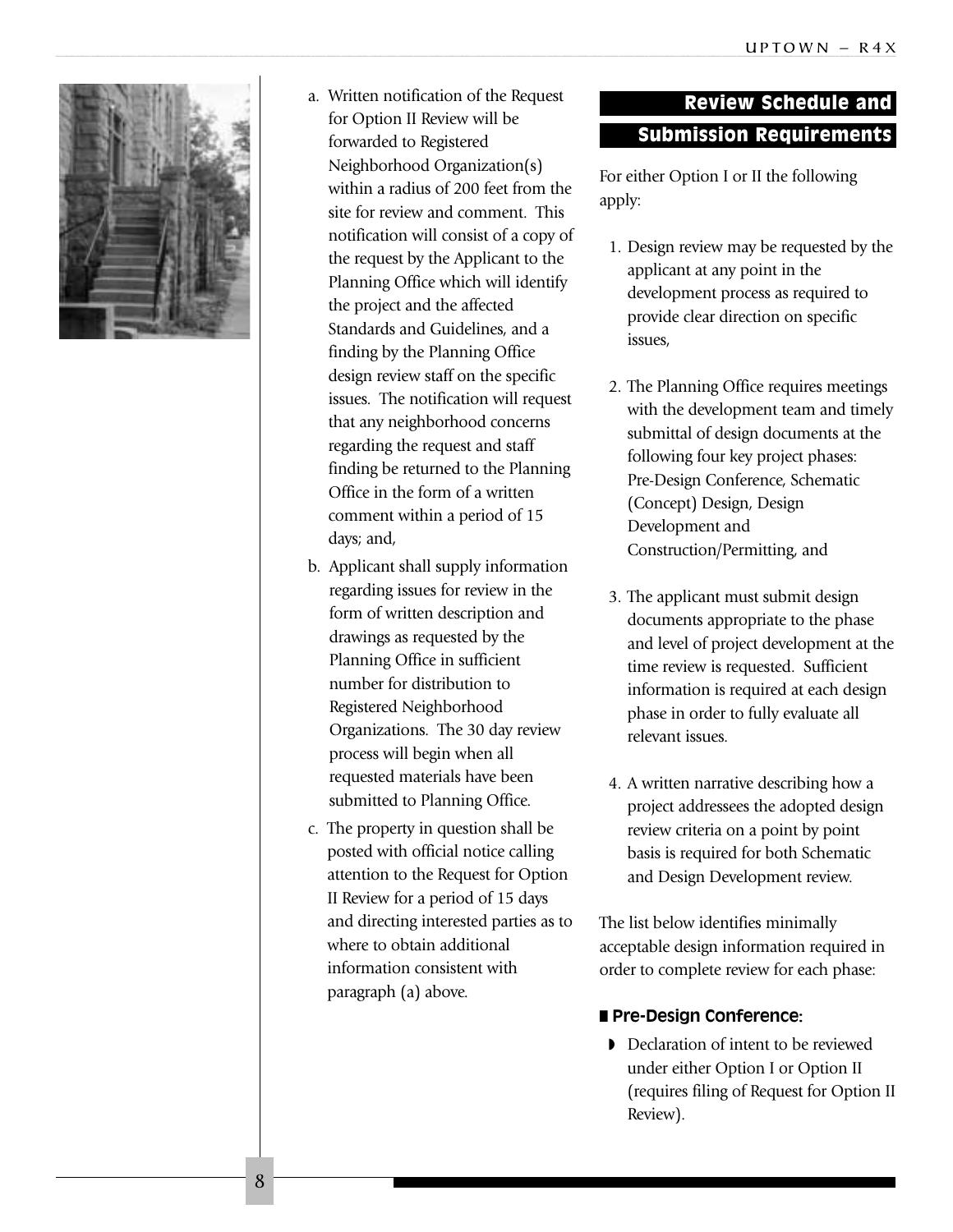- ◗ Request for special consideration (i.e.: Project phasing, etc.)
- ◗ Project program indicating building areas and uses
- ◗ Project Site description

#### ■ **Schematic (Concept) Design:**

- ◗ Site and context plan (immediately adjacent properties)
- ◗ Building Floor Plans
- ◗ Building Elevations
- ◗ Building Sections
- ◗ All items under Pre-Design

#### ■ **Design Development:**

- Landscape Plan
- ◗ Detailed Floor Plans
- ◗ Building and Context Elevations (immediately adjacent elevations)
- ◗ Building Sections
- ◗ Architectural facade details and treatments
- ◗ Building Materials Schedule (a sample board may be requested)
- ◗ All items under Schematic (Concept) Design

#### ■ **Construction/Permitting:**

- ◗ Final construction documents for project
- ◗ All items under Design Development

At the completion of review of each submittal the applicant will receive a determination of compliance or approval to proceed with noted conditions. Compliance determinations and approvals at each phase will be valid for a period of three years, unless extended by the Planning Office in accordance with provisions of the relevant Zone District Ordinance. All conditions must be

resolved prior to permit submittal and a determination of consistency with all review requirements must be issued by the Planning Office prior to permitting.

Note: The review process may be delayed during any project review phase by the incomplete submittal of required review documentation and/or non-submittal of review option requests. Review may also be delayed at the request of the developer at any time.

#### Appeal Options

#### ■ **Under Option I**

If a design is not approved: The Applicant may revise and resubmit, request consideration under Option II design review, or appeal to the Planning Board.

#### ■ **Under Option II**

If a design is not approved: The Applicant may revise and resubmit, request consideration under Option I design review, or appeal to the Planning Board.

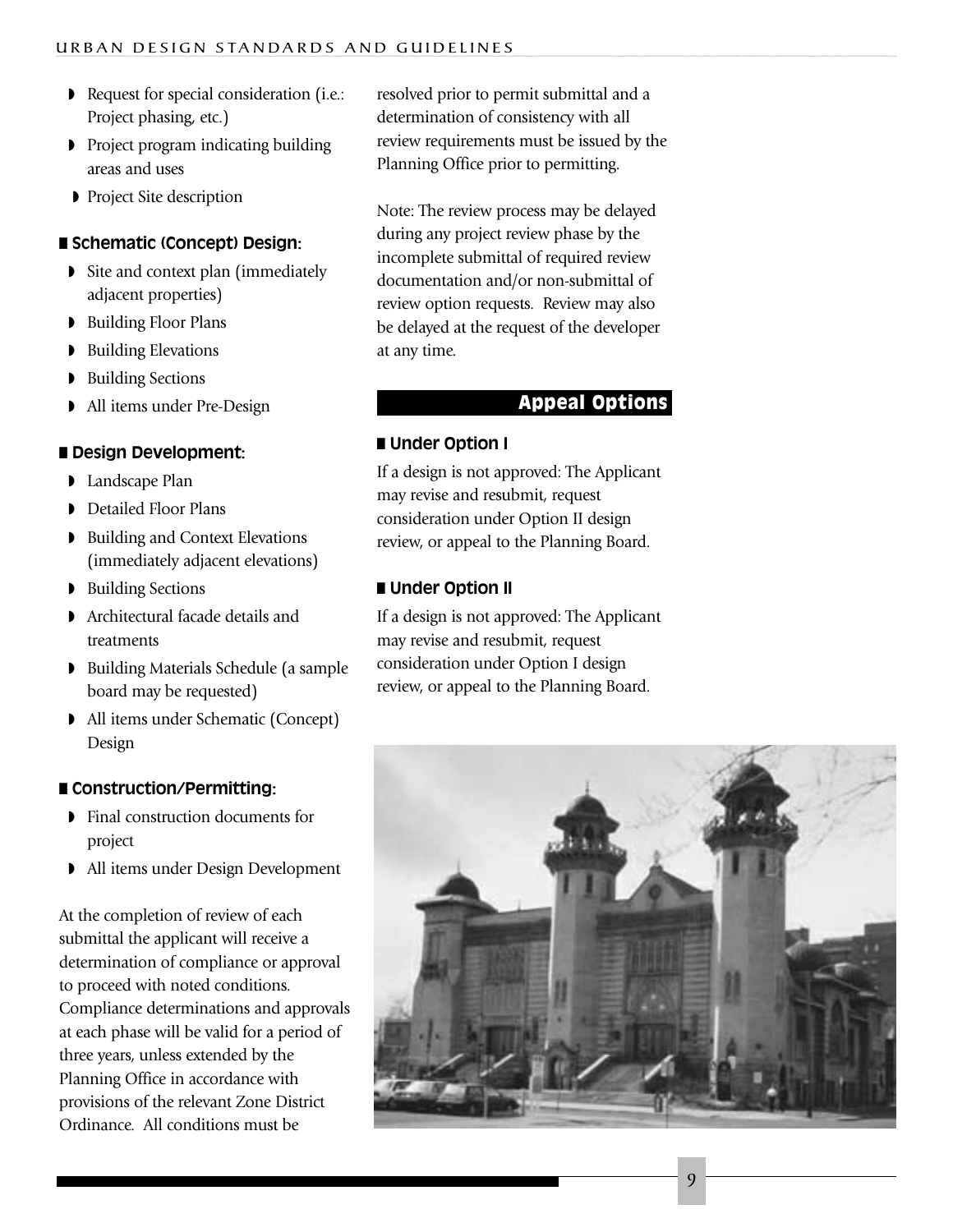

#### ■ **Planning Board Appeal Process**

Section 59-220.7 requires that this document be adopted by the Planning Board, thus recommendations of the Planning Office regarding application of these Design Review, Standards and Guidelines are subject to the adopted *Rules of Procedure* of the Planning Board that have been established for the purpose of hearing such appeals. Appeals may be initiated by any aggrieved party (e.g. neighboring property owners, Registered Neighborhood Organizations, etc. within a 200 foot radius) and must specify the grounds upon which the relief is claimed. Pursuant to Planning Board rules, all appeals to the Board require public notification to impacted Registered Neighborhood Organizations. Please refer to the attached Planning Board Rules of Procedure for a full explanation of notification and public hearing requirements.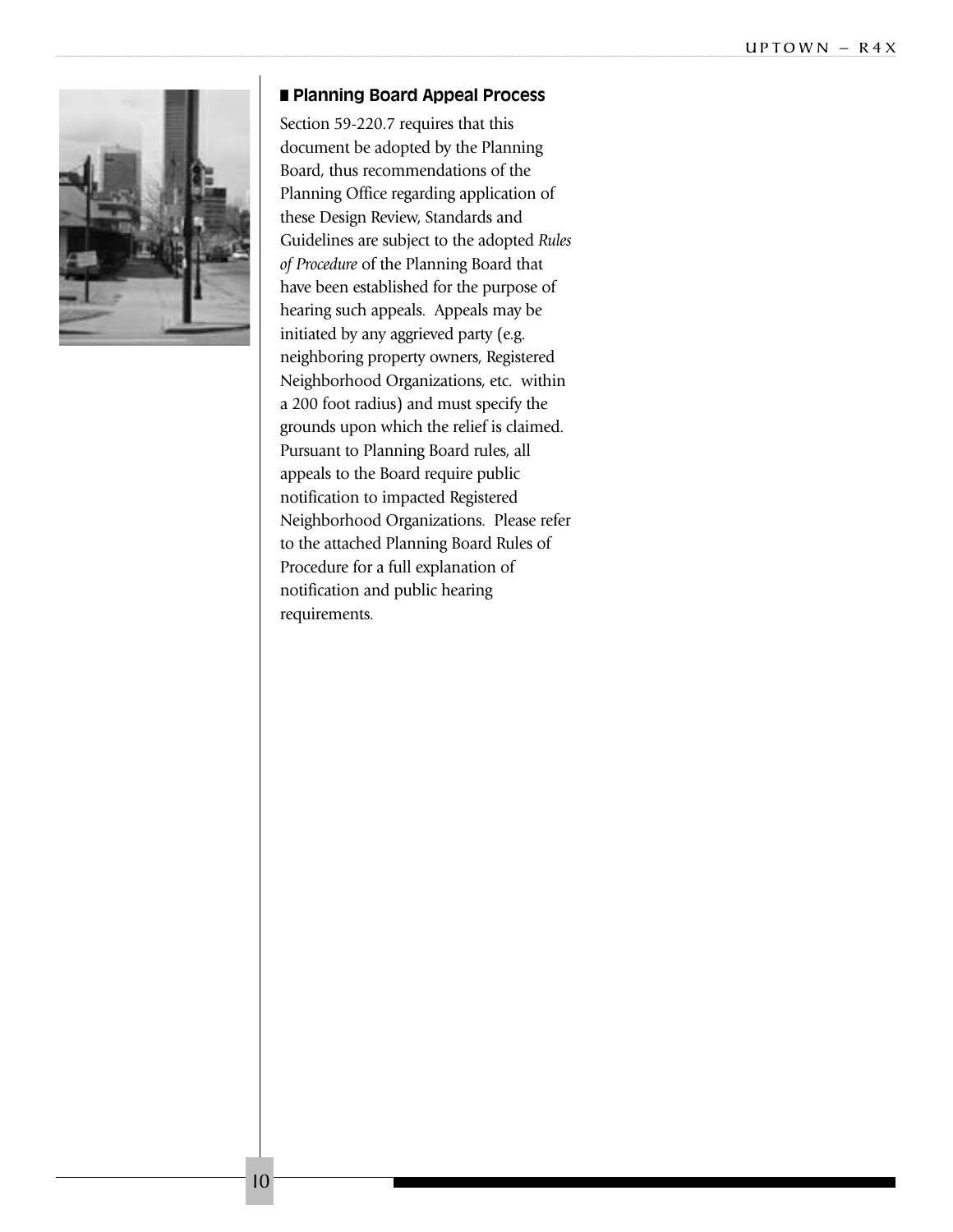### DESIGN REVIEW STANDARDS

### AND GUIDELINES

The Design Standards and Guidelines are structured around four major areas of consideration in the analysis of the urban design qualities of a particular development. They are as follows: Site, Location/Orientation, Massing, and Building Facades.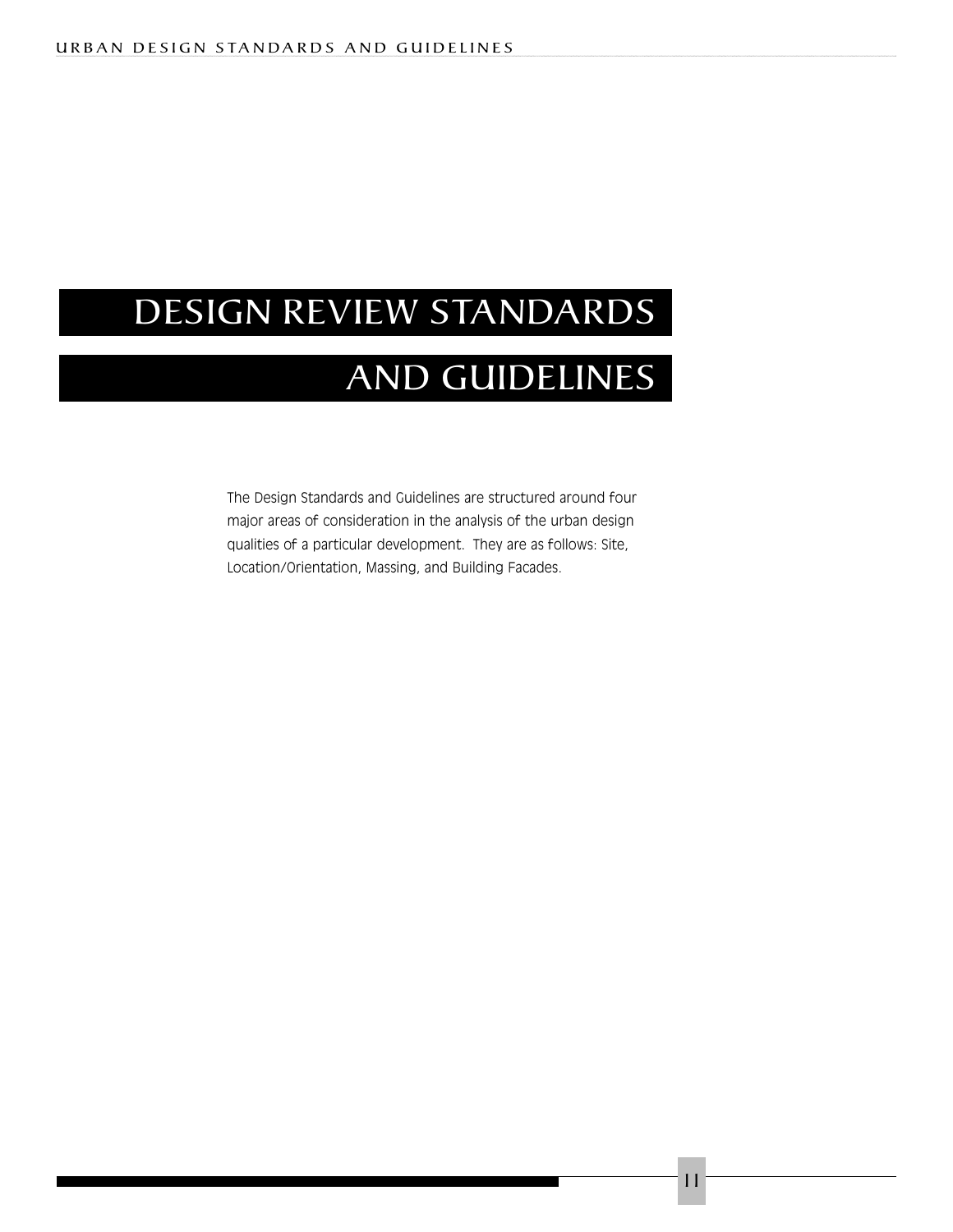| <b>Site</b>                                    | <b>INTENT</b>                                                                                                                                                                                                                                                                                                                                                                                                                                                                                                                                                                     |
|------------------------------------------------|-----------------------------------------------------------------------------------------------------------------------------------------------------------------------------------------------------------------------------------------------------------------------------------------------------------------------------------------------------------------------------------------------------------------------------------------------------------------------------------------------------------------------------------------------------------------------------------|
| <b>Access</b><br>Vehicular Access 59-220.7(1)b | To maximize uninterrupted pedestrian ways within a given<br>block in order to improve and support the district as a<br>walkable neighborhood.<br>To minimize the visual presence of auto circulation as well as<br>service functions such as deliveries and refuse pickup.<br>To minimize the presence of auto-related functions visibile<br>from the street.<br>NOTE: Section subject to Traffic Engineering approval                                                                                                                                                            |
| Residential Access/Entries 59-220.7(1)b        | To promote a sense of individuality among the various<br>properties within the block that identifies people with a<br>particular place. Reinforce the community-defining<br>characteristic of "neighbors" and neighborhood as provided<br>for by individual properties having clearly defined "front<br>doors" visible from the street.<br>To ensure that new properties contribute to the existing<br>neighborhood context of street facing entries that are<br>physically and/or visually connected to the street.<br>To contribute to the active use and safety of the street. |
|                                                |                                                                                                                                                                                                                                                                                                                                                                                                                                                                                                                                                                                   |
| Commercial Access/Entries 59-220.7(1)b         | To establish individual, neighborhood scaled businesses in<br>mixed-use structures and districts, and to promote security<br>through frequent activity and "eyes on the street."                                                                                                                                                                                                                                                                                                                                                                                                  |
|                                                |                                                                                                                                                                                                                                                                                                                                                                                                                                                                                                                                                                                   |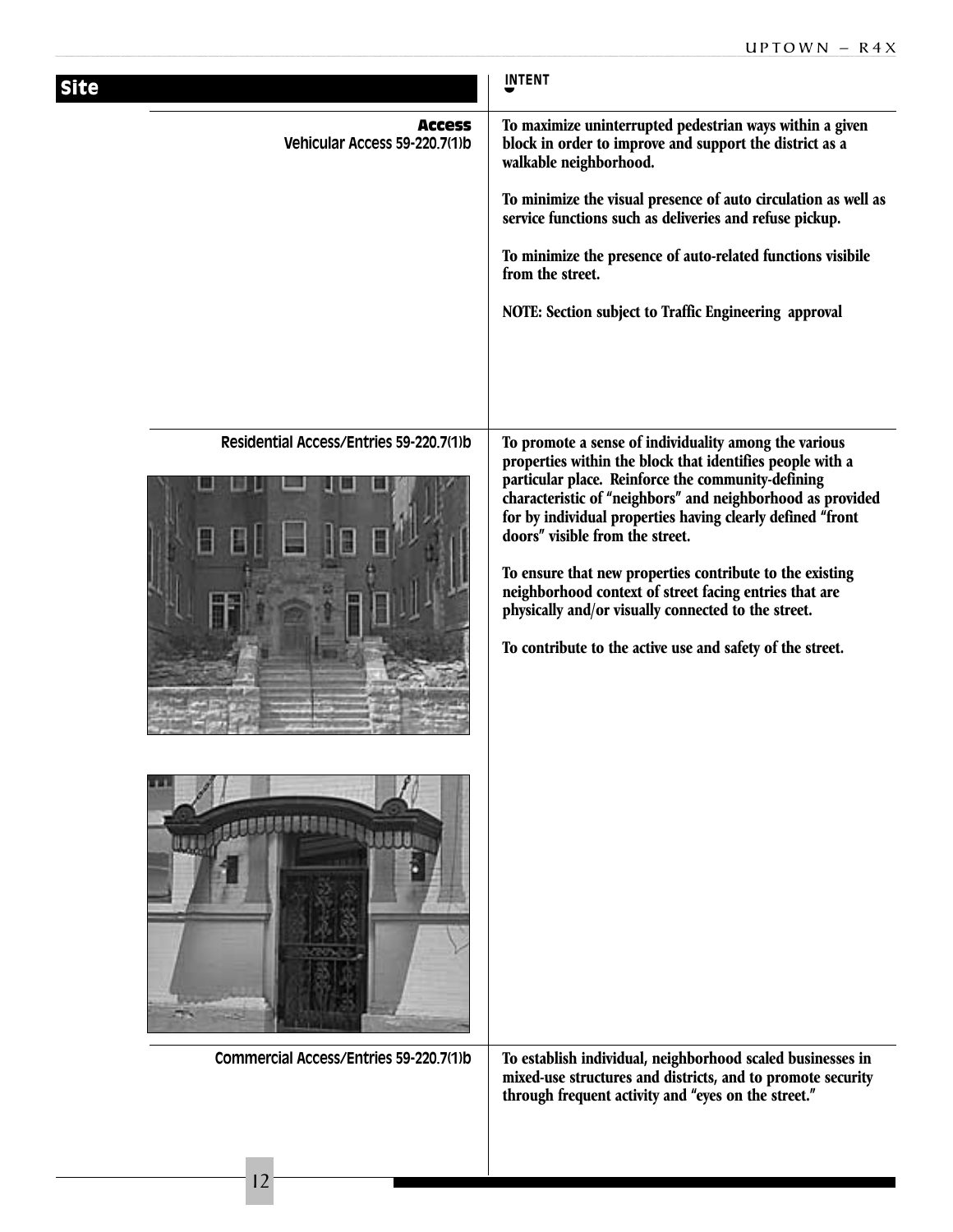| <b>STANDARDS</b>                                                                                                                                                                         | <b>GUIDELINES</b>                                                                                                                                                |
|------------------------------------------------------------------------------------------------------------------------------------------------------------------------------------------|------------------------------------------------------------------------------------------------------------------------------------------------------------------|
| Developments subject to design review and having street frontage for<br>2/3 or more of the long side of a block may have a maximum of<br>two curb cuts along the street.                 | Developments should provide site access for vehicles via alleyways or<br>existing streetside curbcuts.<br>Driveways should be oriented 90 degrees to the street. |
| $\blacktriangleright$ Those developments having street frontage for less than 2/3 of the<br>block shall only provide site access from existing alleys unless using<br>existing curbcuts. | The area of paved surface within the front setback should be<br>minimized.                                                                                       |
| Access onto a site from the short side of a block shall be limited to:<br>■ existing alleys, or<br>no more than one curbcut per 125' of street frontage if alley has<br>been vacated.    |                                                                                                                                                                  |
| • Previously developed properties may retain existing street access.                                                                                                                     |                                                                                                                                                                  |
| Diveway width shall not exceed 22'.                                                                                                                                                      |                                                                                                                                                                  |
| Multiple-unit buildings shall have at least one primary street-oriented<br>entrance serving the dwelling unit(s) within.                                                                 | Each building should have one or more clearly identifiable "front<br>doors" that address the street for each major streetside facade.                            |
| Primary and/or secondary entrances shall be required for every 125<br>linear feet of street-oriented building frontage.                                                                  | The use of secondary street entries serving smaller groups of<br>dwelling-units in large, multiple-unit buildings is strongly                                    |
| Townhouses (or other similarly attached units) at the street level                                                                                                                       | encouraged.                                                                                                                                                      |
| shall have individual street entrances for each unit.                                                                                                                                    | Street-facing ground level dwelling units should have individual                                                                                                 |
| • All building entries shall be directly connected to the street via                                                                                                                     | street-oriented entries.                                                                                                                                         |
| pathway, paved walkway, staircase, or ramp.                                                                                                                                              | Entries to buildings should have direct access to the street on which                                                                                            |

they front.

◗ Each commercial use with exterior, street oriented exposure shall have an individual public entry directly accessible from the public sidewalk.

◗ Neighborhood-serving commercial uses should aggregate in nodes that support pedestrian activity and respond to adjacent residential uses.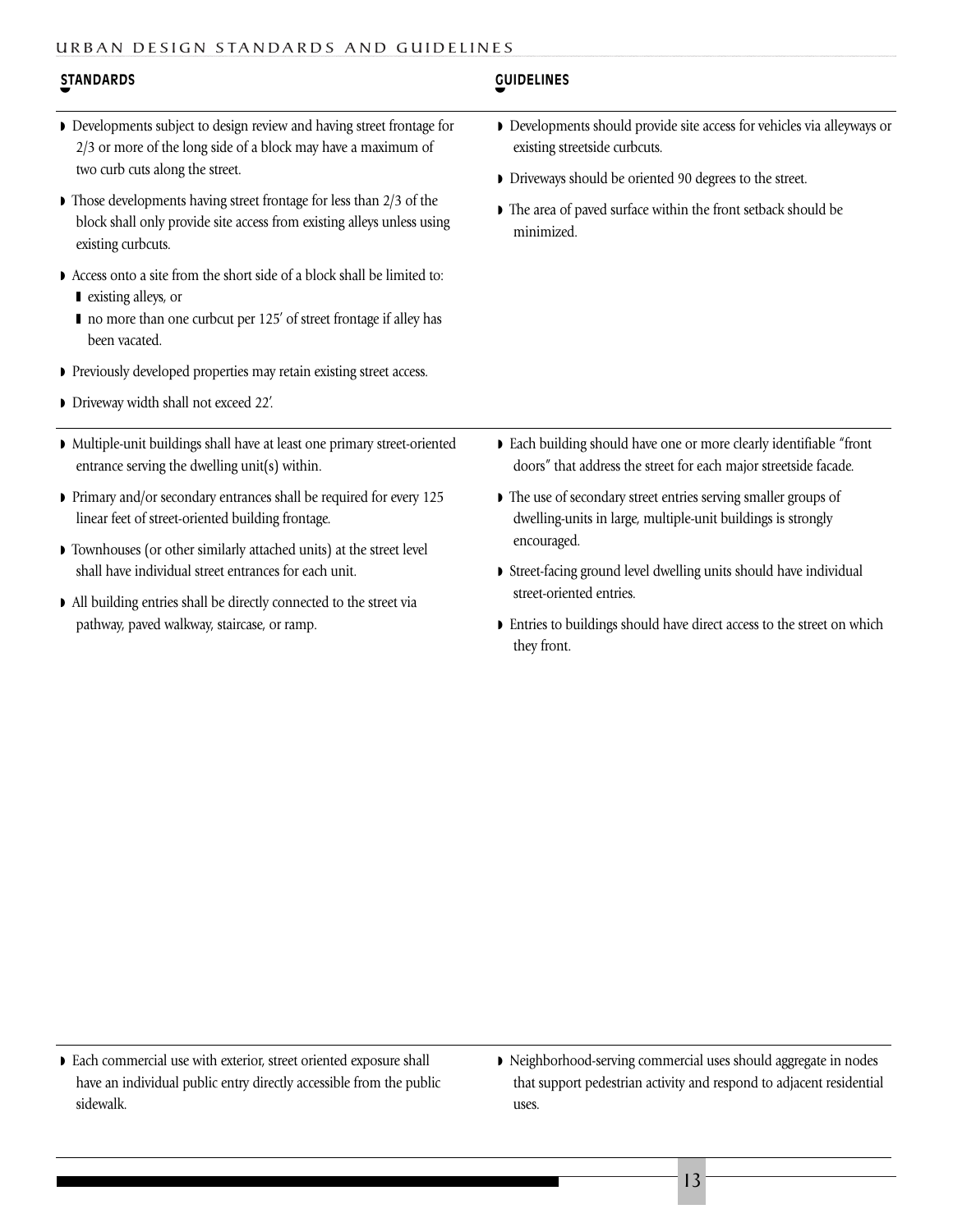| Site (continued)                | <b>INTENT</b>                                                                                                                                                                                                                                  |
|---------------------------------|------------------------------------------------------------------------------------------------------------------------------------------------------------------------------------------------------------------------------------------------|
| Parking Structures 59-220.7(1)c | To minimize the visual impact of parking structures on the<br>residential streetscape and to minimize the impact of vehicle<br>noise and headlights from within parking structures on<br>adjacent streets and residences.                      |
|                                 | To activate street-level garage frontage in appropriate<br>commercial nodes.                                                                                                                                                                   |
|                                 |                                                                                                                                                                                                                                                |
| Fences 59-220.7(1)i             | To maintain visibility of the required front setback area.                                                                                                                                                                                     |
|                                 |                                                                                                                                                                                                                                                |
| Handicap Ramps 59-220.7(1)g     | To ensure that the appearance of handicap ramps and entries<br>are integral to the design of the property they serve, minimize<br>impact on the public R.O.W., and provide, as per ADA<br>requirements, as direct building access as possible. |
|                                 |                                                                                                                                                                                                                                                |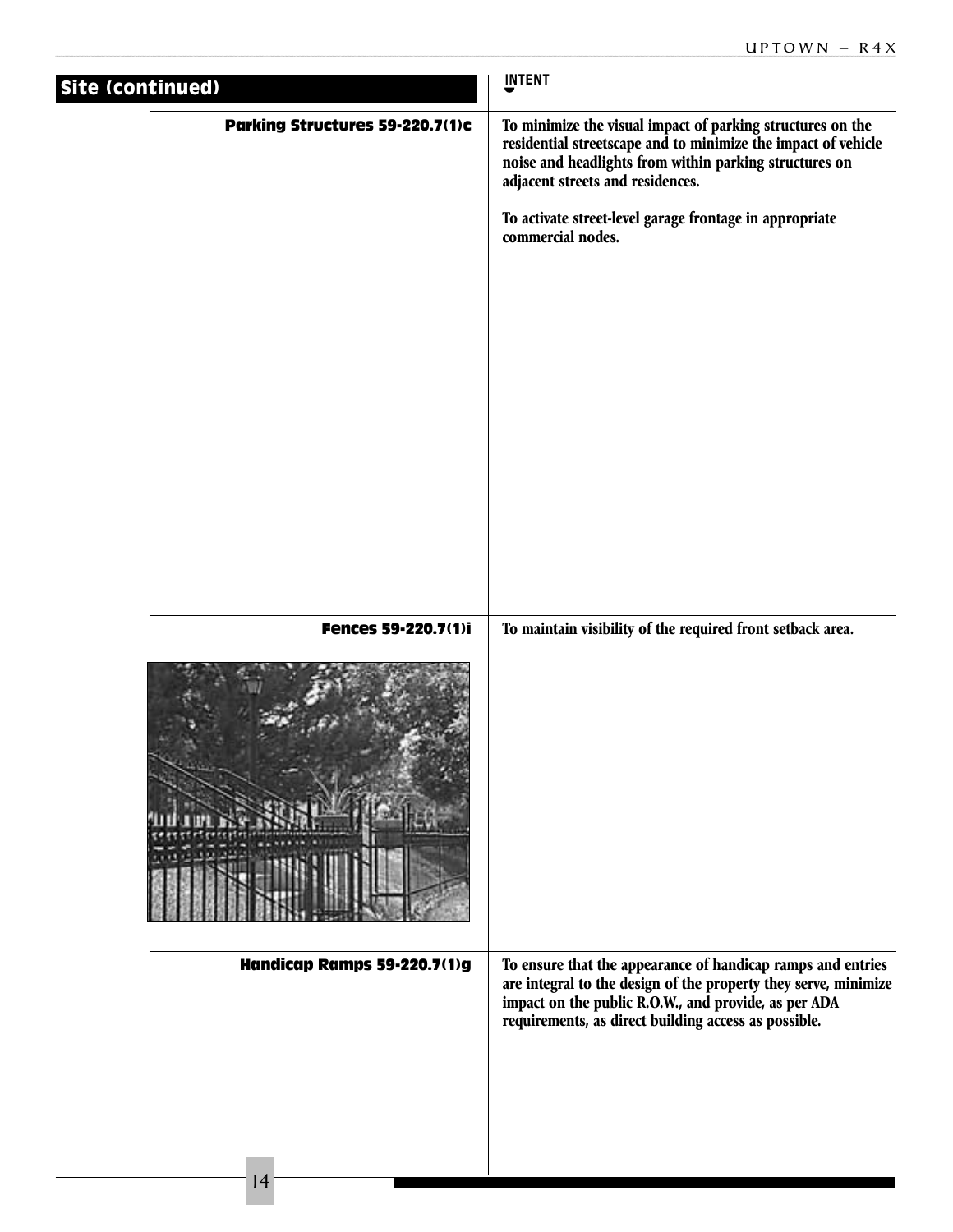#### **STANDARDS GUIDELINES**

- ◗ Parking structures exposed to the street shall have a maximum width of 125' or no more than 50% of a development's total street facade, whichever is less and a continuous setback from the surrounding building facade of no less than 3 feet.
- ◗ No more than one exposed parking structure may be built on any given street block (includes both sides of the street).
- ◗ Facades of parking structures that front the street must satisfy all standards required under Building Facades later in this section.
- ◗ Parking structures with street oriented frontage in commercial nodes shall provide leasable commercial space for not less than 50% of the ground level frontage.
- ◗ Garages with exposed frontage in otherwise residential blocks should setback the garage facade 8-10 feet to accommodate greater landscape screening and to allow greater exposure of residential building corners.
- ◗ Street-oriented facades shall conceal parked cars and light sources from the exterior view for the full height of the structure.
- ◗ Openings shall be vertically and horizontally aligned. Sloping ramps shall not be visible on the street facing facade of any parking structure.
- ◗ Except for fence piers no wider than 24", solid fences in the front setback area may not be used above a height of 3'-6".
- ◗ All fences viewable from the street shall incorporate building materials and architectural detailing present in the building being served.
- ◗ Chainlink or wood stockade type fences are not allowed if viewable from the street.
- ◗ Service or loading functions visible from the street must be screened from view by landscaping, fencing or masonry walls having a minimum height of 6 feet. Screening of service or loading areas by fencing or masonry walls must incorporate materials and/or detailing present in the building being served.
- ◗ Handicap ramps shall not be constructed in the public R.O.W.
- ◗ All vertical surfaces visible from the street must be of masonry construction, i.e. stone, cast stone, brick, and/or special surface concrete masonry.
- ◗ Caps, curbs and/or railings shall incorporate building materials and architectural elements present in the building being served.
- ◗ Whenever possible, parking structures shall be sited internally so that street frontages are avoided. If internal siting is not feasible, then the parking structure should be oriented so that the shortest dimension fronts the street. This dimension is typically limited to the width required to construct a loop system with 4 rows of parking.
- ◗ Garages that must be sited with exposed street frontage should orient the exposed frontage to commercial nodes where possible.

- ◗ Fences and walls in the front setback area should be designed to enhance the quality of open space for both a building's occupants and the person on the street by maintaining as much visual contact between public and private zones as possible.
- ◗ Detailing and landscaping in and around fences and walls should be designed so that they incorporate materials, detailing and colors found in the building they serve.

◗ Handicap ramps should be well integrated into the building design, particularly with regard to material use and location.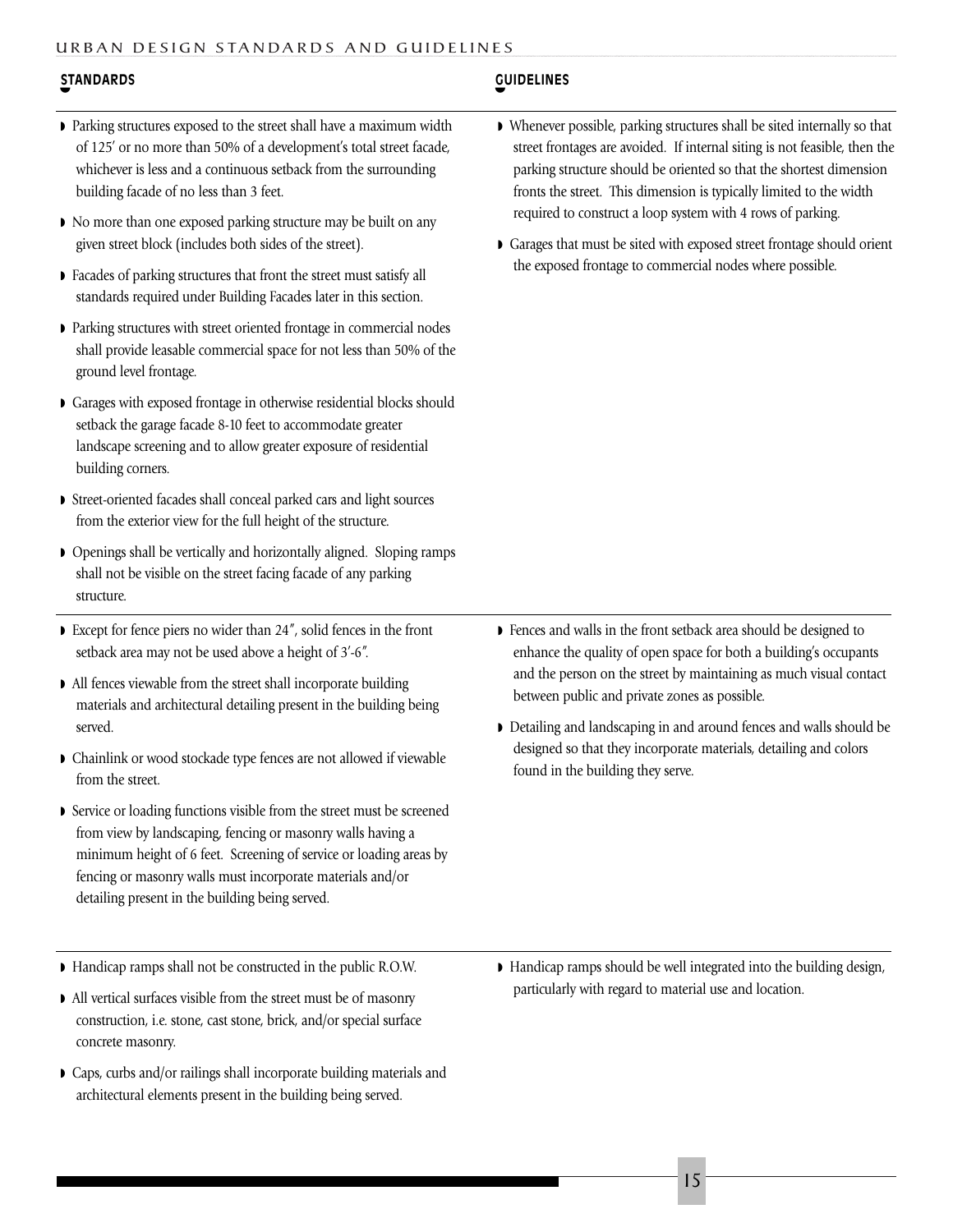| Location/Orientation |                                        | <b>INTENT</b>                                                                                                                                                                                                                                                                         |
|----------------------|----------------------------------------|---------------------------------------------------------------------------------------------------------------------------------------------------------------------------------------------------------------------------------------------------------------------------------------|
|                      | <b>Building Placement 59-220.7(1)a</b> | To reinforce the urban characteristics of buildings and<br>structures that define the street space.<br>To promote the development of buildings that encourage<br>pedestrian activity through the incorporation of pedestrian-<br>oriented uses at the ground level street frontage.   |
|                      | <b>Build-To Line/Zone 59-220.7(1)a</b> | To define and contain the street space and to enhance the<br>variety and interest of the street environment for pedestrians.                                                                                                                                                          |
|                      | <b>Setbacks 59-220.7(1)h</b>           | To enhance the existing hierarchy among streets in the district<br>as reflected by the differences in scale, traffic and building<br>relationships between the North/South and East/West streets.<br>To accommodate the special conditions of Pennsylvania Street<br>and 16th Avenue. |
|                      |                                        |                                                                                                                                                                                                                                                                                       |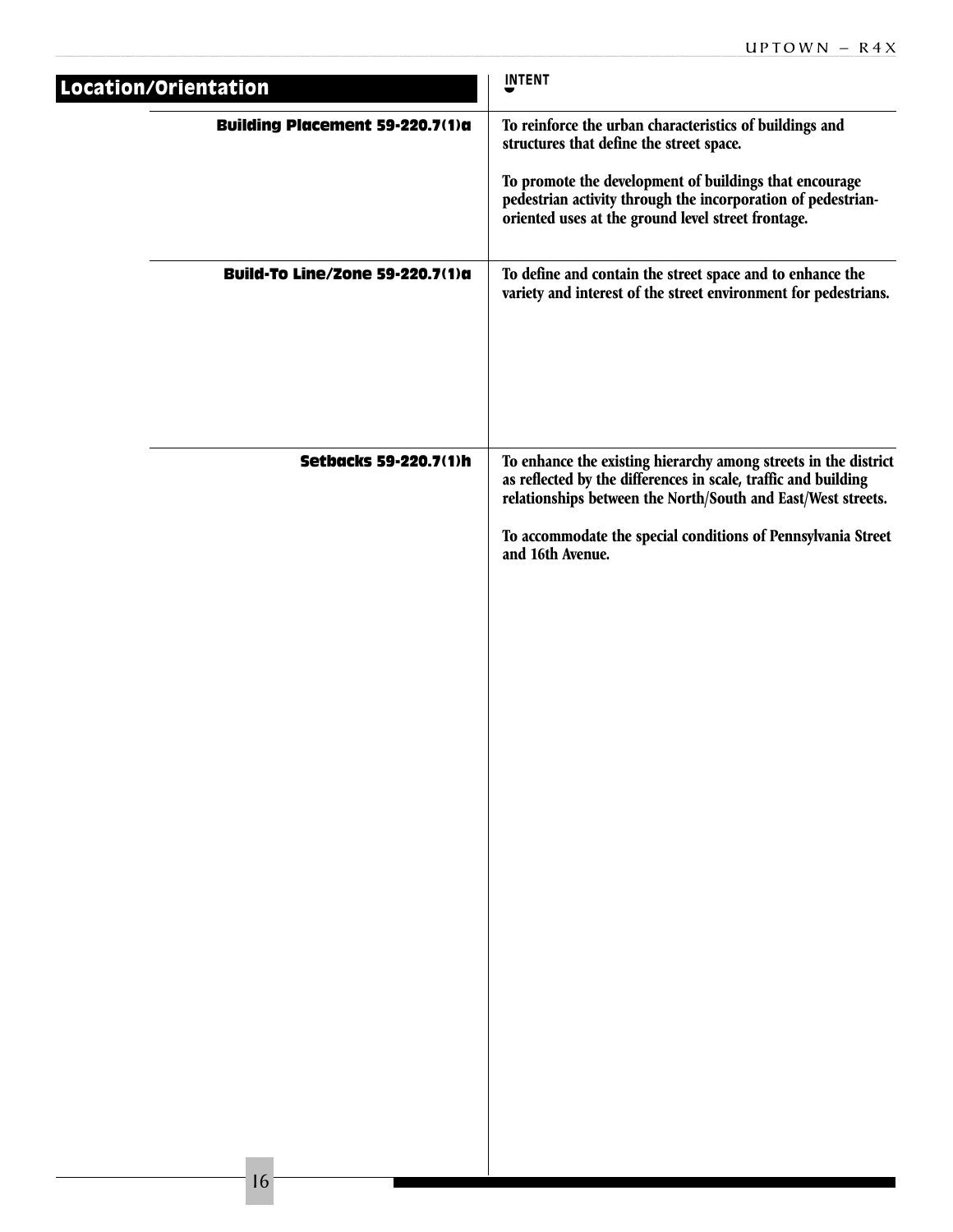| <b>STANDARDS</b>                                                                                                                                                                                                                                                                                                                                                                                                                                                                                           | <b>GUIDELINES</b>                                                                                                                                                                                                                   |
|------------------------------------------------------------------------------------------------------------------------------------------------------------------------------------------------------------------------------------------------------------------------------------------------------------------------------------------------------------------------------------------------------------------------------------------------------------------------------------------------------------|-------------------------------------------------------------------------------------------------------------------------------------------------------------------------------------------------------------------------------------|
| • No less than 65% of the building facade within the lower three floors<br>below shall be oriented parallel to the street on which it fronts.                                                                                                                                                                                                                                                                                                                                                              | Buildings should be designed so that the majority of the building<br>mass on at least the lower three floors reflect a regular pattern that                                                                                         |
| Ground floor street-oriented building areas shall be occupied by<br>active residential or commercial uses (excludes parking frontage as<br>per Parking Structures).                                                                                                                                                                                                                                                                                                                                        | aligns with the sidewalk and street.<br>• Designs that place active uses along the ground plane are<br>encouraged.                                                                                                                  |
| • No less than 65% of the lower three floors of the building face along<br>each separately owned lot frontage shall be built to or within 10 feet<br>of the specified setback for that lot as defined under "Setbacks"<br>below.                                                                                                                                                                                                                                                                           | • Buildings subject to design review should be designed so that the<br>majority of their mass is built on or very near to the defined front<br>setback line.                                                                        |
|                                                                                                                                                                                                                                                                                                                                                                                                                                                                                                            | Within the build-to zone building mass should be varied through<br>changes in wall plane, building height, etc. to reflect the scale of<br>residential modules such as rooms, units, and bays, either<br>individually or in groups. |
| East/West Avenues $-$ A zero (0) foot front setback shall apply (see<br>exception for 16th Avenue below).<br>• North/South Streets - A ten (10) foot front setback shall apply (see<br>exception for Pennsylvania Street below). For corner properties<br>subject to design review, a five (5) foot front setback shall be<br>permitted for buildings having frequent street-oriented entries (a<br>corner property is defined as having street frontage along both<br>East/West and North/South streets). | East/West Avenues — Setback should be of adequate dimension to<br>accommodate pedestrian-oriented neighborhood/commercial<br>activities such as sidewalk cafe seating, window shopping, street<br>furniture and other amenities.    |
|                                                                                                                                                                                                                                                                                                                                                                                                                                                                                                            | > North/South Streets - Setback reinforces residential character and<br>thus should be of adequate dimension to accomodate landscaping,<br>residential entries, stoops and porches, and other residential<br>amenities.             |
| Pennsylvania Street (between 17th & 20th Avenues) - A zero (0)<br>foot front setback shall apply.<br>$\triangleright$ 16th Avenue — A ten (10) foot front setback shall apply.                                                                                                                                                                                                                                                                                                                             | Pennsylvania Street (between 17th and 20th Avenues) should be<br>considered under standards for East/West Avenues due to wider<br>existing 80' R.O.W.                                                                               |
|                                                                                                                                                                                                                                                                                                                                                                                                                                                                                                            | 16th Avenue should be considered under standards for North/South<br>Streets due to the more consistent residential and/or "parkway"<br>character of the avenue from downtown to East High School.                                   |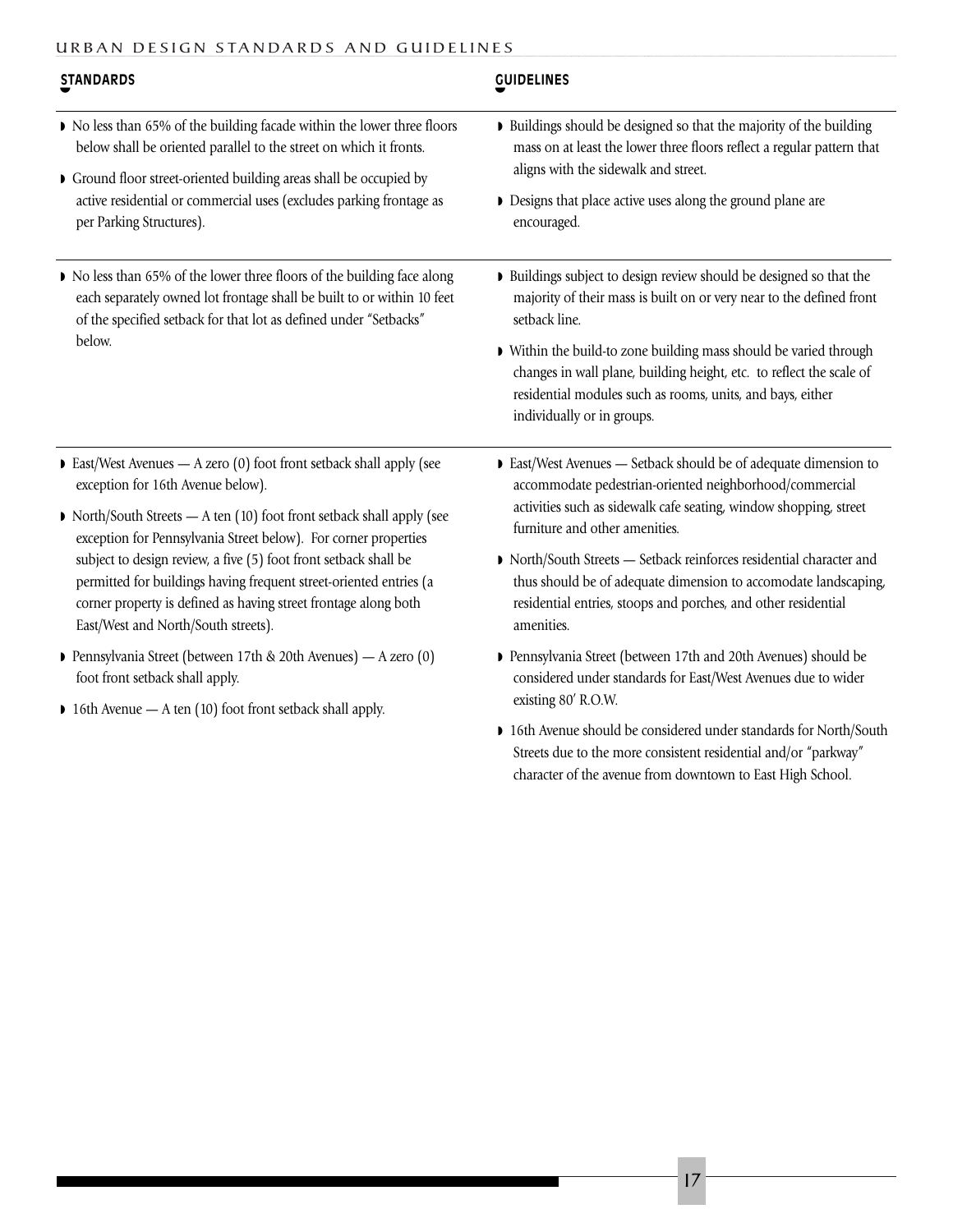| <b>Massing</b>                                                                                                                                                                                                                                                                                                                                                                                                                                                        | <b>INTENT</b>                                                                                                                                                                                                                                                                                                                       |
|-----------------------------------------------------------------------------------------------------------------------------------------------------------------------------------------------------------------------------------------------------------------------------------------------------------------------------------------------------------------------------------------------------------------------------------------------------------------------|-------------------------------------------------------------------------------------------------------------------------------------------------------------------------------------------------------------------------------------------------------------------------------------------------------------------------------------|
| <b>Stepbacks 59-220.7(1)h</b><br><b>Building Adjacencies</b><br>PROPERTY LINE<br><b>EXISTING</b><br>PROPERTY<br>30 DEG. ANGLE<br>NO BUILE<br>ZONE<br><b>BASELIK</b><br>NORTH/SOUTH "STREET"<br><b>NEW</b><br>RECUTS<br>CONSTRUCTION<br>EAST/WEST "AVENUE"<br>NEW CONSTRUCTION FLOOR SURFACE<br>CLOSEST IN HEIGHT TO<br>EXISTING BUILDING EAVE<br>PROPERTY LINE<br>MIN. REQ. STEPBACK<br>$\mathbb{Q}$<br>SV2<br>LINE OF EAVE-<br>EXISTING NEW CONSTRUCTION<br>PROPERTY | To moderate scale changes between adjacent lots and to<br>mitigate the physical impacts of developments on existing<br>non-commercial properties and pre-WW II properties within<br>the R-4-X district. These adjacency rules typically will apply to<br>conditions present along the interior of the North/South<br>street blocks. |
| Massing Variation 59-220.7(1)e                                                                                                                                                                                                                                                                                                                                                                                                                                        | To provide variation of building massing that relates to the<br>scale of residential units and recalls proportions of building<br>mass to street frontage found in traditional high-density<br>urban Denver residential districts.                                                                                                  |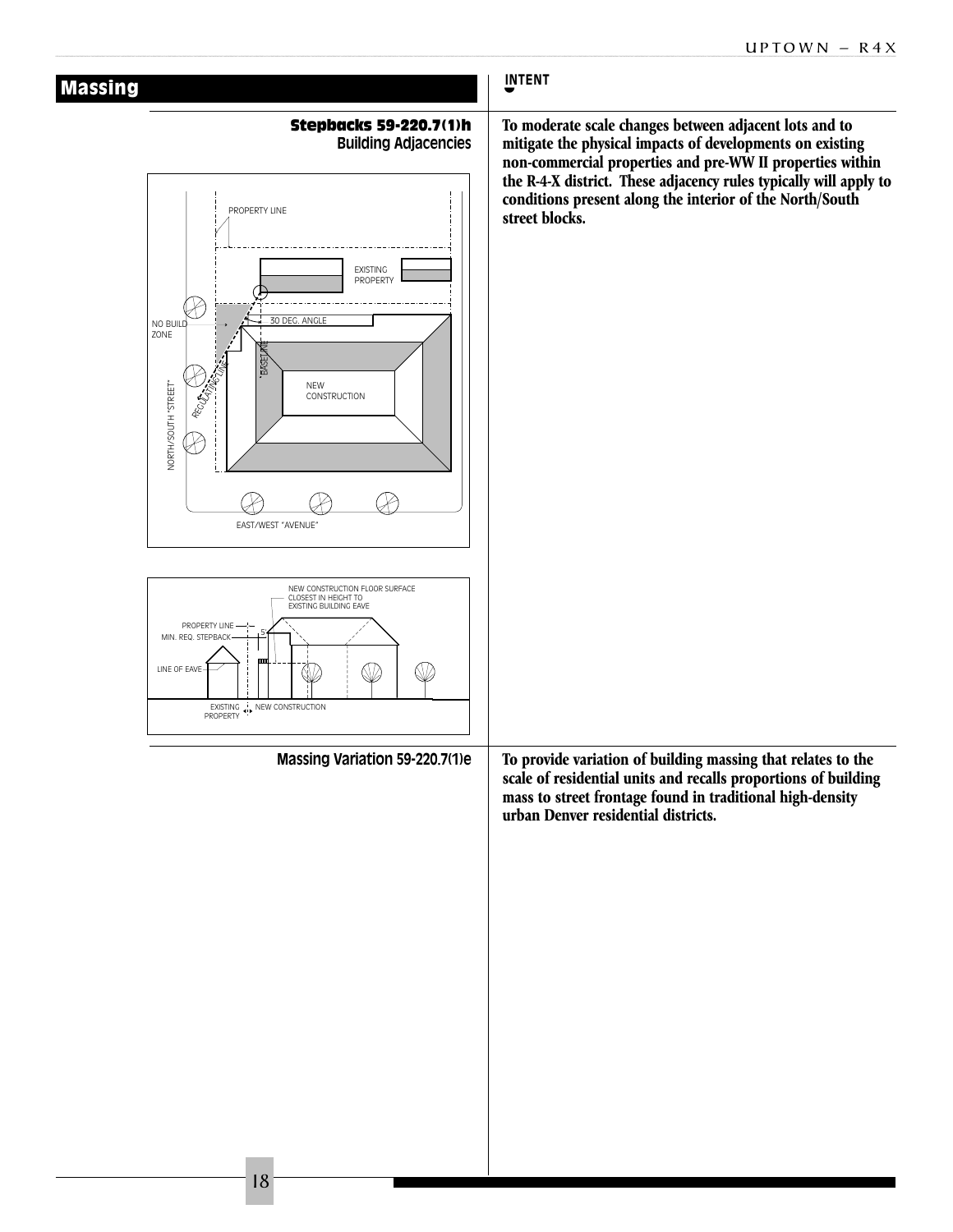#### **STANDARDS GUIDELINES**

- ◗ A two-fold "no-build-zone" shall exist where new construction will be adjacent to an existing structure. An adjacent existing structure shall be defined as property abutting the developable lot across either side setback. Massing to vary related to unit or room modules or groups of units forming building segments or wings. Allowable encroachments in both zones include, but are not limited to, eaves and cornices, belt courses, sills, lintels, pilasters, balconies and balcony railings.
	- Zone A New construction shall not encroach on a no-buildzone defined in plan by a line whose origin is the corner nearest to the abutting property line of the street facade of the existing structure, projecting away from the origin toward the abutting property at an angle of 30 degrees. (see Fig. 1)
	- Zone B Defined in elevation as a single stepback in building mass for any new construction. A minimum 5 foot stepback shall be taken on the new construction's floor whose surface elevation most closely matches in height that of the existing structure's eaves or base of cornice. (see Fig. 2)

- ◗ Newly constructed buildings should stepback relative to the front of existing adjacent properties so that oblique angle views to and from the existing property are maintained and vertical scale relationships are improved..
	- Zone A To articulate the transition between newly constructed buildings and existing properties in mid-block conditions.
	- $\blacksquare$  Zone B To relate newly constructed buildings to the street scale of existing properties. Newly constructed buildings should step away from the existing buildings in elevation in a manner that reflects the vertical massing of the existing building.

- ◗ The portion of a building's street-oriented facade (solid) that is built to the minimum setback in relation to the space between adjacent buildings or bays (void) should reflect ratios of solid-to-void present in the tradional lot patterns found in the Uptown neighborhood.
- ◗ Street-facing building facades shall not exceed 100 feet without a variation in the plane of the wall of not less than 3 feet for setbacks or 2 feet for projections.
- ◗ Changes in massing shall reflect building structural bays, sizes of units and room modules.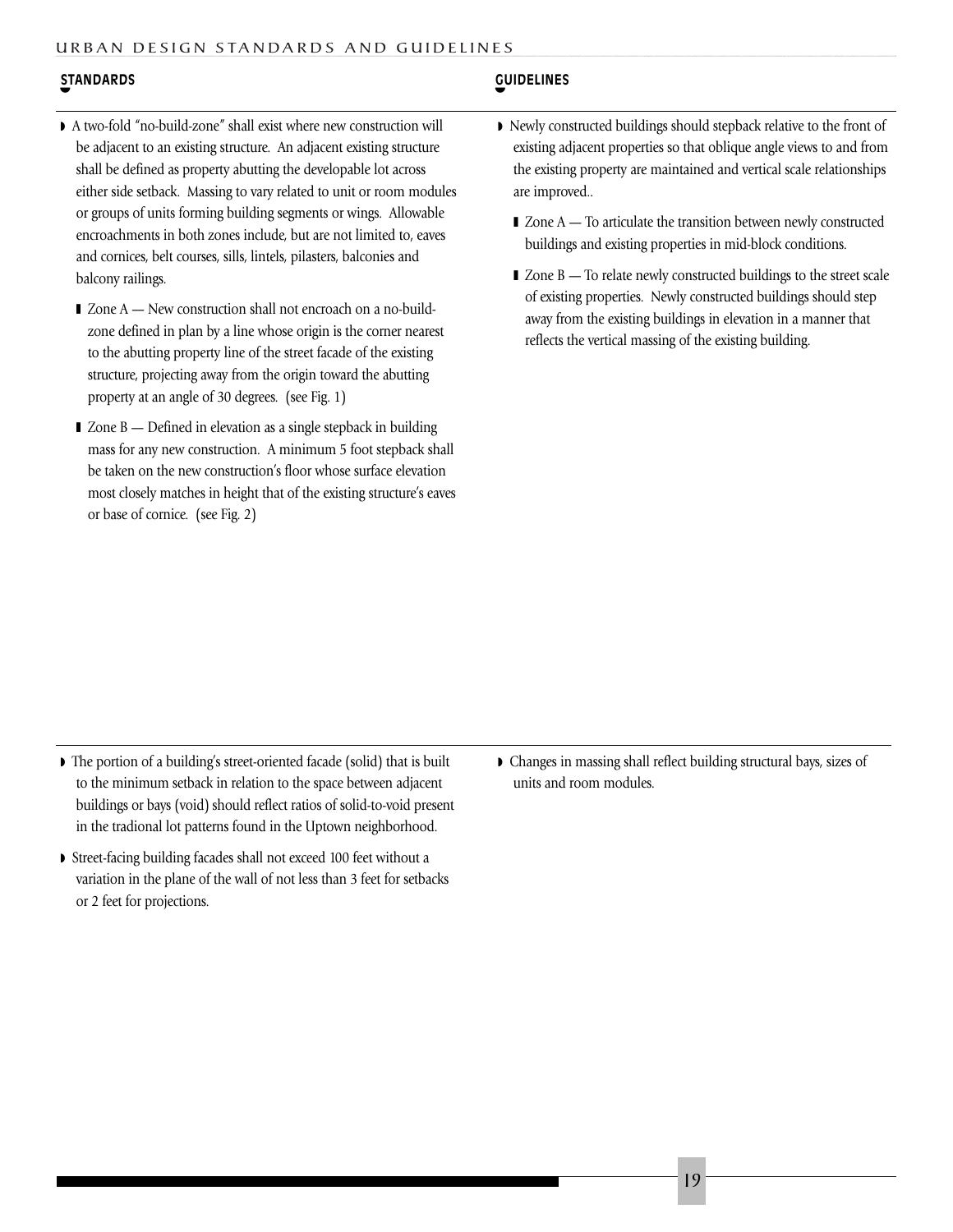| <b>Building Facades</b>                                                             | <b>INTENT</b>                                                                                                                                                                                                                                                                                                                                                                                         |
|-------------------------------------------------------------------------------------|-------------------------------------------------------------------------------------------------------------------------------------------------------------------------------------------------------------------------------------------------------------------------------------------------------------------------------------------------------------------------------------------------------|
| <b>Walls</b><br>Architectural Scaling Elements 59-220.7(1)e                         | To promote elements typical of the pedestrian-oriented<br>environments and traditional construction as characterized by<br>buildings and facades that incorporate a higher level of detail<br>for the purpose of minimizing undifferentiated facades.<br>To ensure that building facades are visually active through the<br>interaction of color, material, and architectural ornament and<br>detail. |
| Surface Variation 59-220.7(1)e<br><b>INTERNATIONAL INTERNATIONAL INCONSTITUTION</b> | To provide reveals and/or changes in surface texture<br>contribute to the visual interest of the facade particularly<br>when accented by light and shadow.<br>To avoid large expanses of undifferentiated building facade.                                                                                                                                                                            |
| Materials 59-220.7(1)f                                                              | To build upon Denver's long tradition of building in stone<br>and brick, particularly in its residential neighborhoods.<br>To relate new construction to that of existing construction<br>through the use of similar scale elements present in standard<br>brick, modular stone, cast stone accents, concrete masonry,<br>and detailed stucco.                                                        |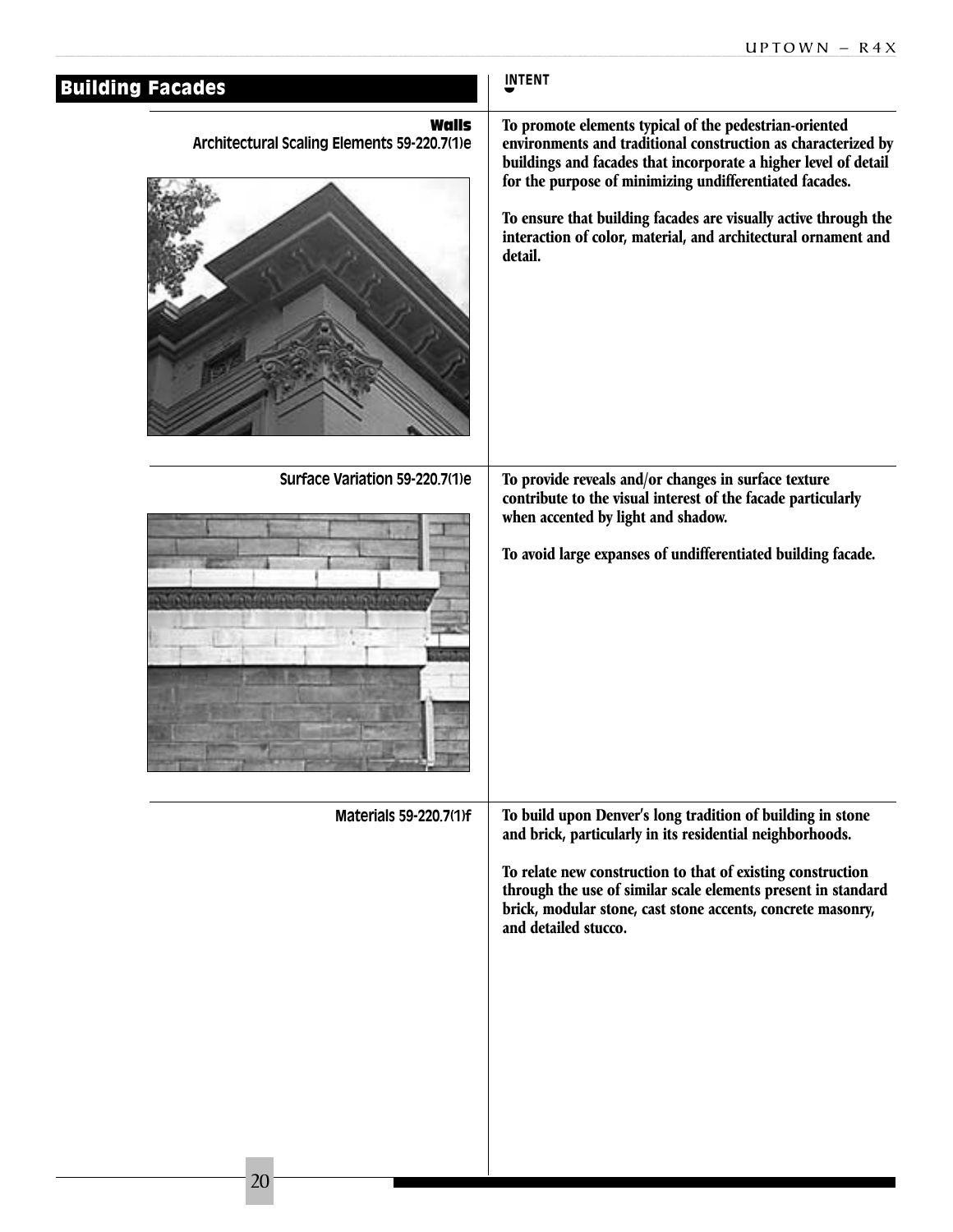| <b>STANDARDS</b>                                                                                                                                                                                                                                                                                                                                                                                                                                                                                                                                                                                                                                                                       | <b>GUIDELINES</b>                                                                                                                                                                                                                                                                                                                                                                   |
|----------------------------------------------------------------------------------------------------------------------------------------------------------------------------------------------------------------------------------------------------------------------------------------------------------------------------------------------------------------------------------------------------------------------------------------------------------------------------------------------------------------------------------------------------------------------------------------------------------------------------------------------------------------------------------------|-------------------------------------------------------------------------------------------------------------------------------------------------------------------------------------------------------------------------------------------------------------------------------------------------------------------------------------------------------------------------------------|
| • Each building facade viewable from the street shall at minimum<br>incorporate architectural scaling patterns that utilize two or more of<br>the following scaling elements:<br>■ expression of building structural elements; floors (banding, belt<br>coursing, etc.), columns (pilasters, piers, etc.), foundation<br>(watertables, rustications);<br>patterns of window and door openings that are emphasized<br>through the use of sills, lintels, pediments, muntins, mullions, and<br>other scale providing elements;<br>change in color;<br>change in texture;<br>change in material module or pattern.<br>• Required scaling elements must be integral (not applied) with the | The design of new buildings should incorporate architectural<br>detailing typical of masonry or modular construction as exemplified<br>by belt coursing, quoining, window head and sill treatments,<br>rustication and reveals. Such architectural detailing should be<br>designed so that it breaks down the appearance of a facade into<br>patterns and component building forms. |
| building form.                                                                                                                                                                                                                                                                                                                                                                                                                                                                                                                                                                                                                                                                         |                                                                                                                                                                                                                                                                                                                                                                                     |
| Each change of material must involve a minimum $1/2$ " variation in<br>wall plane.                                                                                                                                                                                                                                                                                                                                                                                                                                                                                                                                                                                                     | Design of materials transitions should conform with accepted<br>construction standards and practices.                                                                                                                                                                                                                                                                               |
|                                                                                                                                                                                                                                                                                                                                                                                                                                                                                                                                                                                                                                                                                        | • Material changes should occur at inside corners or be delineated by a<br>specific transitional detail such as a belt course, cap or reveal.                                                                                                                                                                                                                                       |

- ◗ Exterior wall surfaces excluding window and door openings shall incorporate 70% masonry materials including stone, cast stone, brick, and special surface concrete masonry (Split-Face, Burnished, etc.).
- ◗ Stucco meeting the following conditions may be used as an exterior wall surface viewable from the street (items i and ii do not apply to interior, open-air courtyards):
	- Excluding window and/or door openings, shall not comprise more than 30% of any street-facing facade, and
	- Must incorporate architectural scaling elements similar to masonry construction (e.g. sills, belt coursing, wall caps, pilasters, off-set massing).
- ◗ Wall materials should relate to Denver's masonry tradition through expression of building mass (i.e. walls carried to the ground plane, recessed openings, and modular detailing such as expressed base courses, and other features typical of traditional masonry construction.
- ◗ Exterior building materials should be selected based on their longterm ability to equal or outperform Denver's traditional modular construction materials (e.g. brick and stone).
- ◗ Use of masonry building details in stucco facades is strongly encouraged.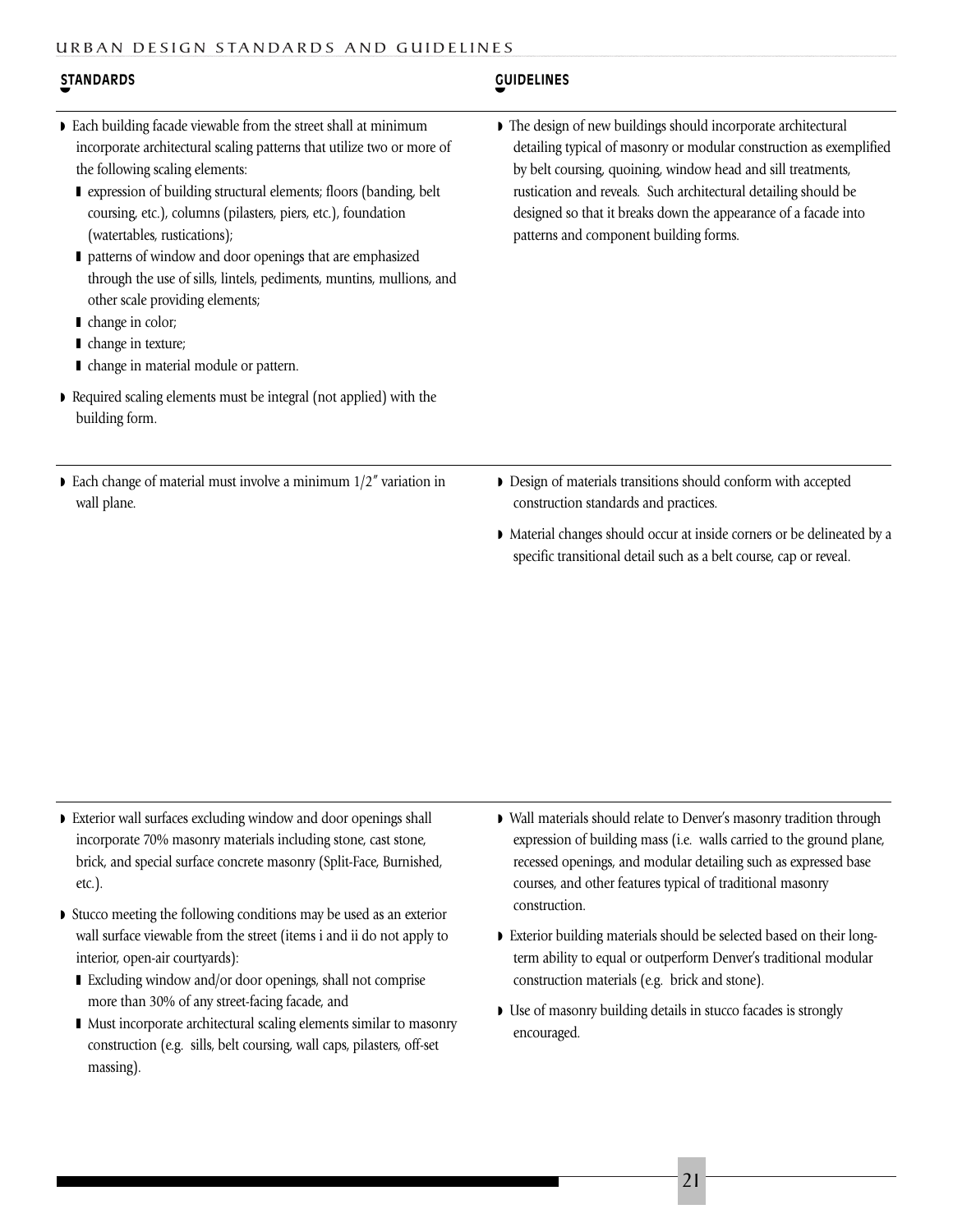| <b>Building Facades (continued)</b>                 | <b>INTENT</b>                                                                                                                                                                                                                                                                                                           |
|-----------------------------------------------------|-------------------------------------------------------------------------------------------------------------------------------------------------------------------------------------------------------------------------------------------------------------------------------------------------------------------------|
| Glass to Wall Ratio 59-220.7(1)d                    | To encourage a relationship between glass and wall typical of<br>multi-family residential neighborhoods in Denver as<br>characterized by ratios of equal to much less than equal glass<br>to wall.<br>To limit large glass areas more common in commercial<br>districts to a ratio of roughly equal glass to wall.      |
| <b>Windows</b><br>Glazing Transparency 59-220.7(1)f | To require the use of clear glass, in commercial as well as<br>residential applications, in order to expand the visual interest<br>and activity of the street.                                                                                                                                                          |
| Window Detailing 59-220.7(1)e                       | To promote the dimensionally taller window appearance<br>typical of residential neighborhoods in the district.<br>To encourage the development of commercial storefronts that<br>relate architecturally to the residential portion of mixed-use<br>buildings and reflect the residential character of the neighborhood. |
|                                                     |                                                                                                                                                                                                                                                                                                                         |